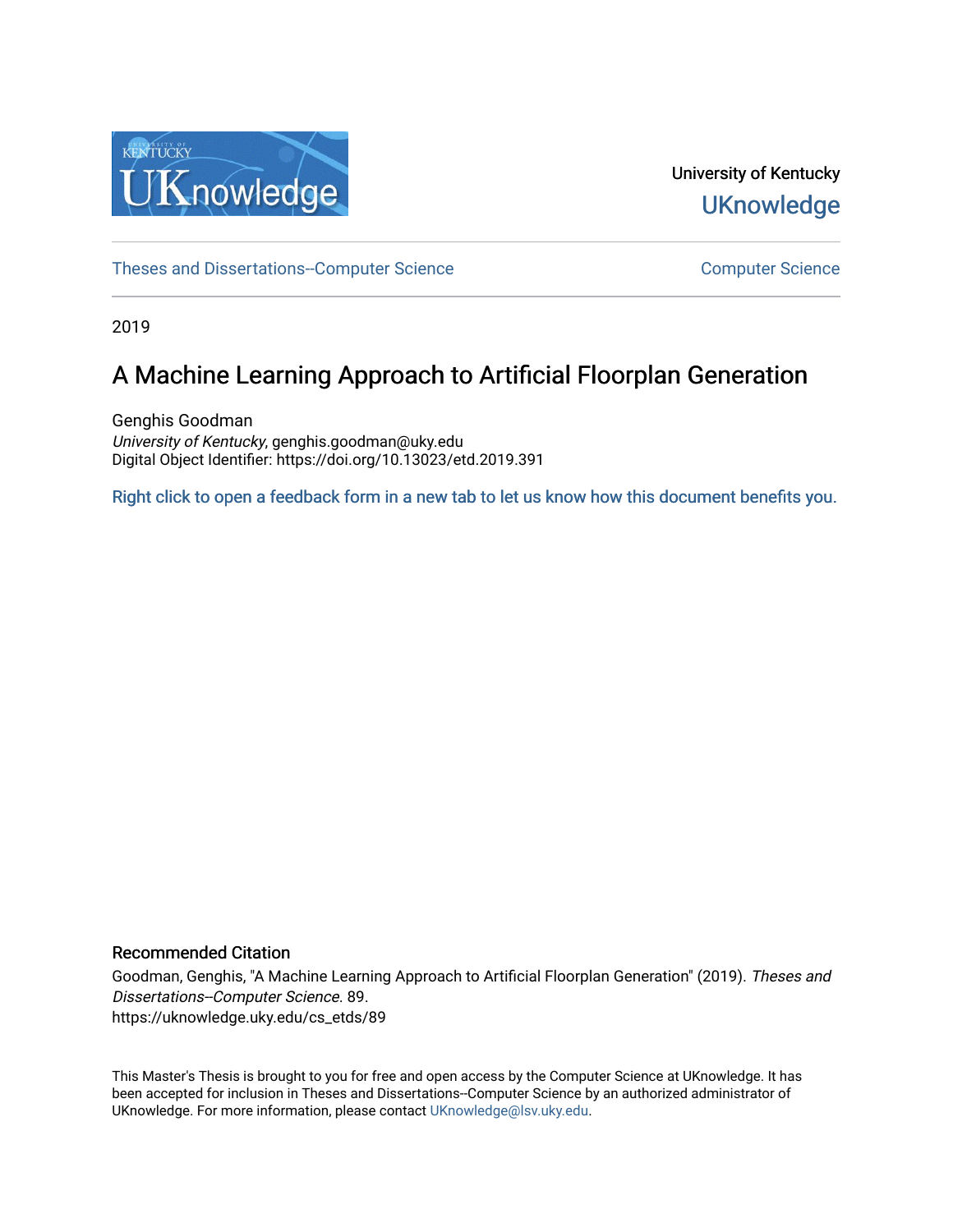### STUDENT AGREEMENT:

I represent that my thesis or dissertation and abstract are my original work. Proper attribution has been given to all outside sources. I understand that I am solely responsible for obtaining any needed copyright permissions. I have obtained needed written permission statement(s) from the owner(s) of each third-party copyrighted matter to be included in my work, allowing electronic distribution (if such use is not permitted by the fair use doctrine) which will be submitted to UKnowledge as Additional File.

I hereby grant to The University of Kentucky and its agents the irrevocable, non-exclusive, and royalty-free license to archive and make accessible my work in whole or in part in all forms of media, now or hereafter known. I agree that the document mentioned above may be made available immediately for worldwide access unless an embargo applies.

I retain all other ownership rights to the copyright of my work. I also retain the right to use in future works (such as articles or books) all or part of my work. I understand that I am free to register the copyright to my work.

### REVIEW, APPROVAL AND ACCEPTANCE

The document mentioned above has been reviewed and accepted by the student's advisor, on behalf of the advisory committee, and by the Director of Graduate Studies (DGS), on behalf of the program; we verify that this is the final, approved version of the student's thesis including all changes required by the advisory committee. The undersigned agree to abide by the statements above.

> Genghis Goodman, Student Dr. Brent Harrison, Major Professor Dr. Miroslaw Truszczynski, Director of Graduate Studies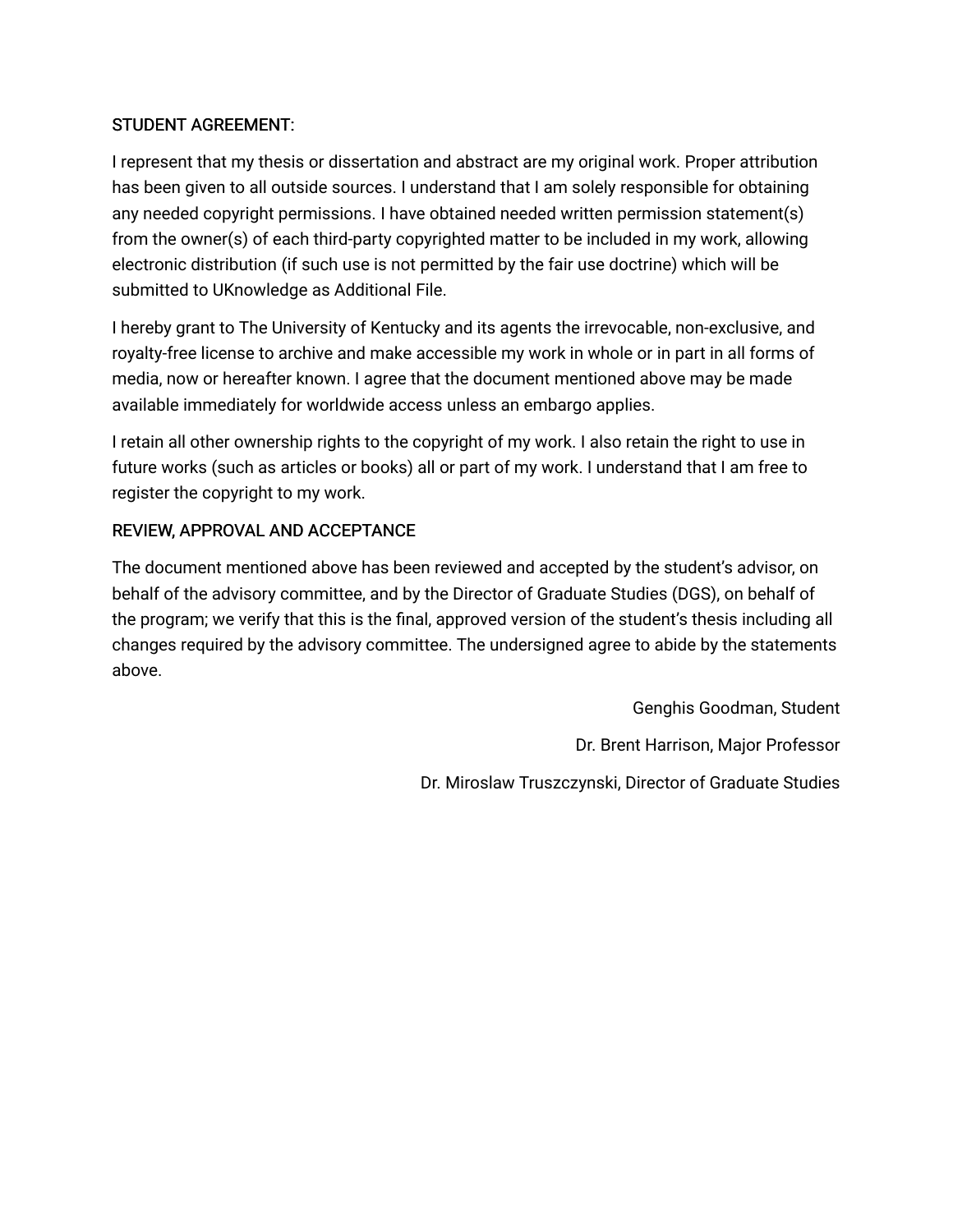## A Machine Learning Approach to Artificial Floorplan Generation

### THESIS

A thesis submitted in partial fulfillment of the requirements for the degree of Master of Science in the College of Engineering at the University of Kentucky

By

Genghis Goodman

Lexington, Kentucky

Director: Dr. Brent Harrison, Assistant Professor of Computer Science

Lexington, Kentucky

2019

Copyright<sup>©</sup> Genghis Goodman 2019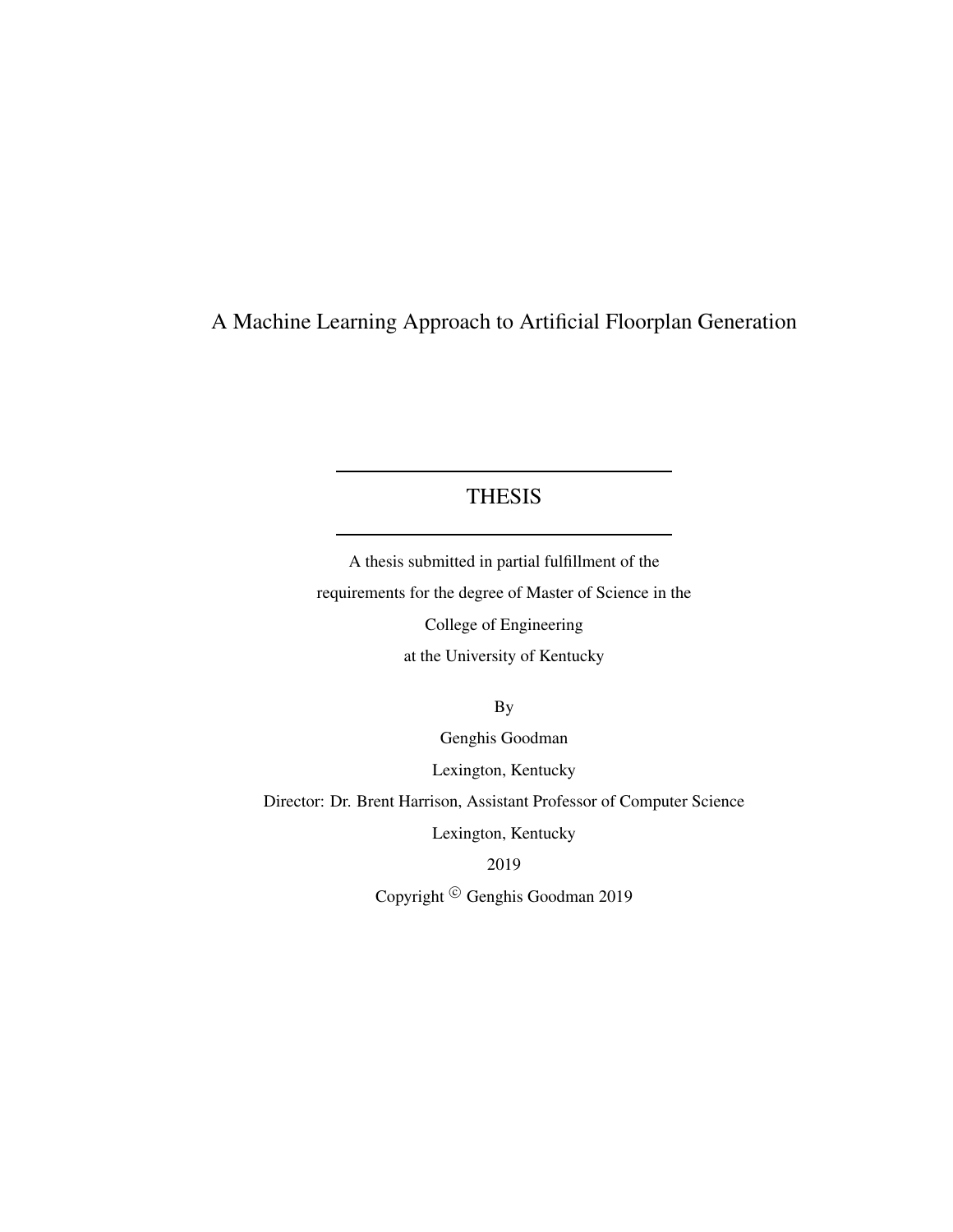## ABSTRACT OF THESIS

## A MACHINE LEARNING APPROACH TO ARTIFICIAL FLOORPLAN **GENERATION**

The process of designing a floorplan is highly iterative and requires extensive human labor. Currently, there are a number of computer programs that aid humans in floorplan design. These programs, however, are limited in their inability to fully automate the creative process. Such automation would allow a professional to quickly generate many possible floorplan solutions, greatly expediting the process. However, automating this creative process is very difficult because of the many implicit and explicit rules a model must learn in order create viable floorplans. In this paper, we propose a method of floorplan generation using two machine learning models: a sequential model that generates rooms within the floorplan, and a graph-based model that finds adjacencies between generated rooms. Each of these models can be altered such that they are each capable of producing a floorplan independently; however, we find that the combination of these models outperforms each of its pieces, as well as a statistic-based approach.

KEYWORDS: Automated Floorplan Design, Creative Artificial Intelligence, Generative Machine Learning Models, Sequence-based Models, Graph-Based Models

Genghis Goodman

Author

09/05/2019

Date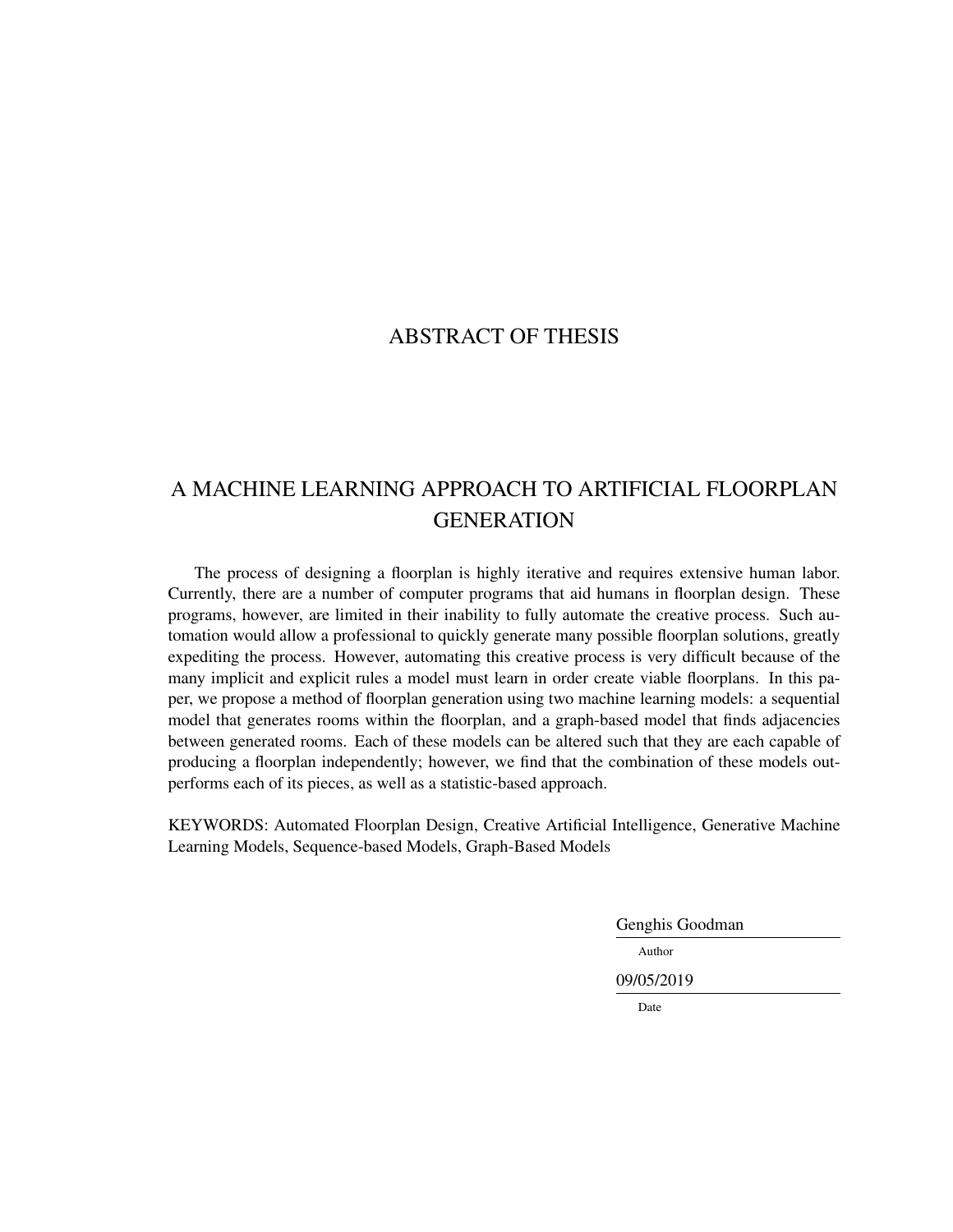A Machine Learning Approach to Artificial Floorplan Generation

By Genghis Goodman

Brent Harrison

Director of Thesis

Miroslaw Truszczynski

Director of Graduate Studies

09/05/2019

Date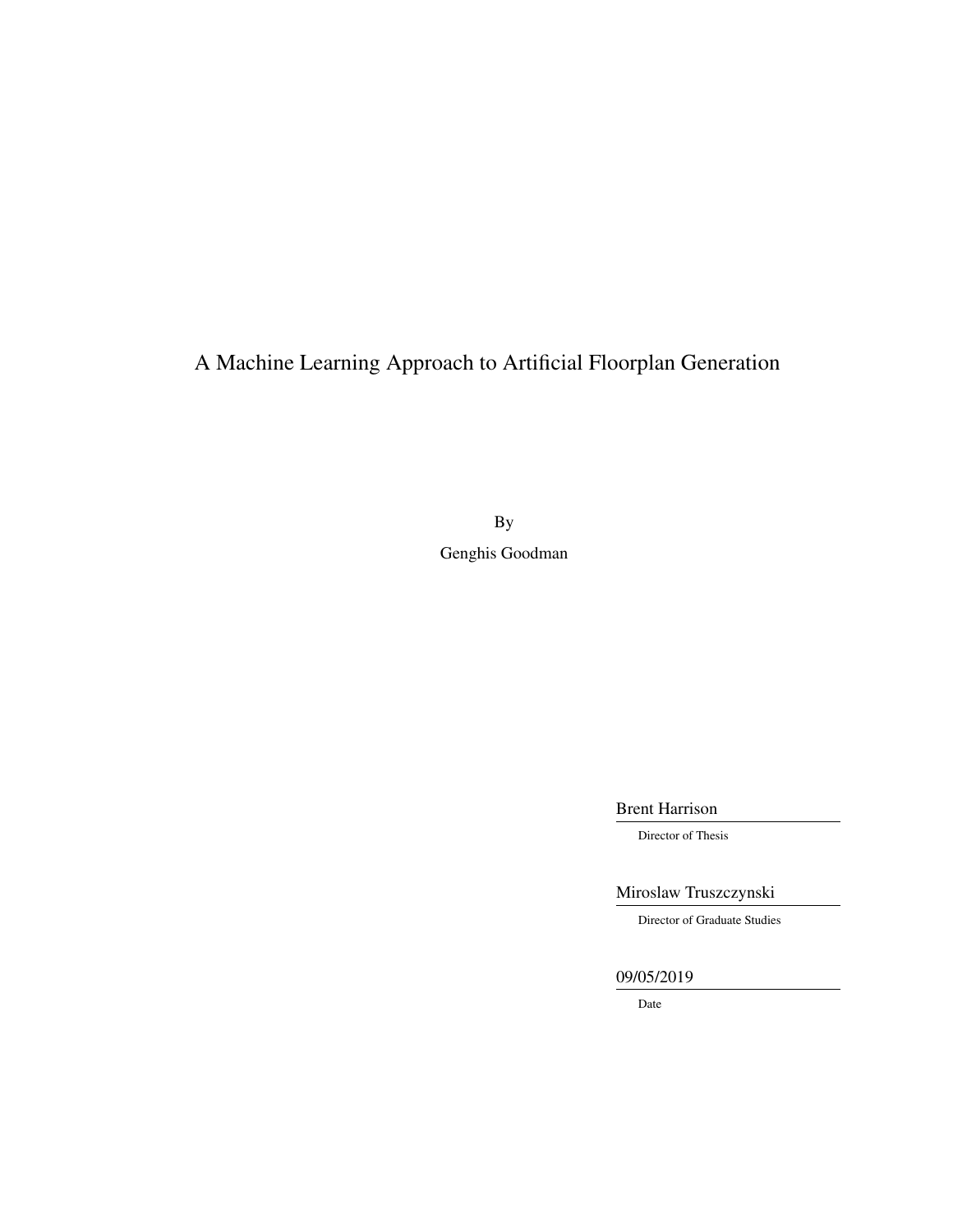### <span id="page-5-0"></span>Acknowledgements

I would like to thank Dr. Brent Harrison for his continual commitment as a research mentor and professor alike. It was through one of his classes where I first learned about Machine Learning, and it was through his mentor-ship I was able to pursue my interest further in the form of this research project. Furthermore, his guidance has helped significantly in my decision making - professional and academic. I would like to thank Dr. Nathan Jacobs and Dr. Angus Eade for their help and guidance on this project as well.

I would also like to thank Dr. Hunter Moseley, who first introduced me to computer science when I was just a senior in high school, and continued to mentor me throughout college by accepting me into his bioinformatics lab. There are countless other professors and mentors who have helped me throughout my college career, although I cannot list all of them, I also cannot thank them enough.

Finally, I'd like to thank my friends and family for their support. Without the dependability of such good friends outside of the classroom, I would not have been able to perform well inside the classroom. My family and parents have always given me the perfect amount of support, yet freedom to follow whichever path I desired. It was because of this that I was able to find areas and fields of study for which I am truly passionate.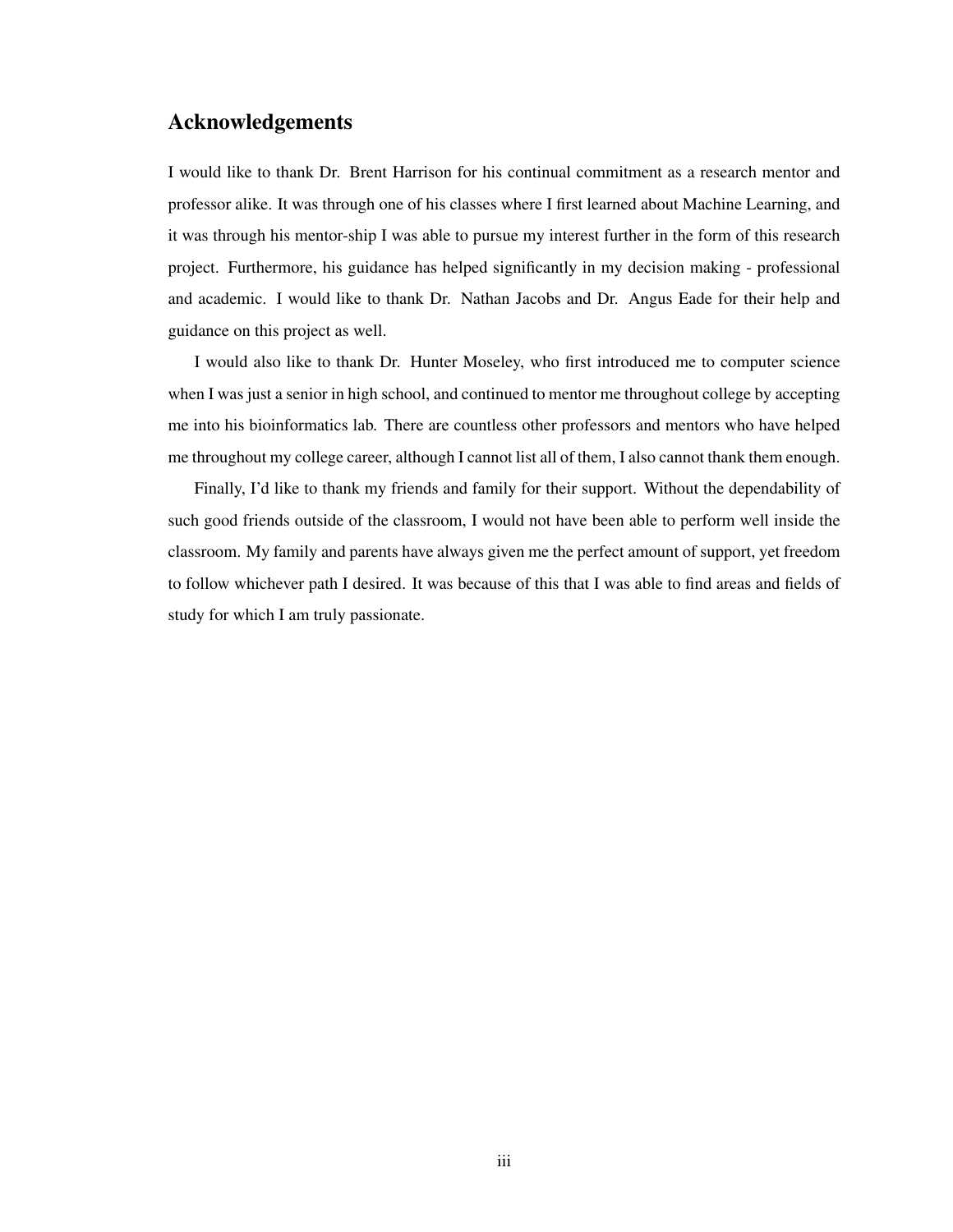# **Contents**

|   |                |                                                                  | iii                     |
|---|----------------|------------------------------------------------------------------|-------------------------|
| 1 |                | Introduction                                                     | $\mathbf{1}$            |
| 2 |                | <b>Related Work</b>                                              | $\overline{\mathbf{4}}$ |
|   | 2.1            |                                                                  | $\overline{4}$          |
|   |                | 2.1.1                                                            | $\overline{4}$          |
|   |                | 2.1.2                                                            | 5                       |
|   | 2.2            |                                                                  | 6                       |
| 3 |                | <b>Background</b>                                                | 7                       |
|   | 3.1            |                                                                  | 7                       |
|   |                | 3.1.1                                                            | 8                       |
|   | 3.2            |                                                                  | 9                       |
|   | 3.3            |                                                                  | 10                      |
| 4 | <b>Methods</b> |                                                                  | 11                      |
|   | 4.1            | Generation of room features through sequence prediction          | 12                      |
|   | 4.2            |                                                                  | 13                      |
|   | 4.3            |                                                                  | 14                      |
|   | 4.4            |                                                                  | 16                      |
|   |                | 4.4.1<br>Generation of room features through sequence prediction | 16                      |
|   |                | 4.4.2                                                            | 16                      |
|   |                | 4.4.3                                                            | 17                      |
| 5 |                | <b>Evaluation</b>                                                | 18                      |
|   | 5.1            |                                                                  | 19                      |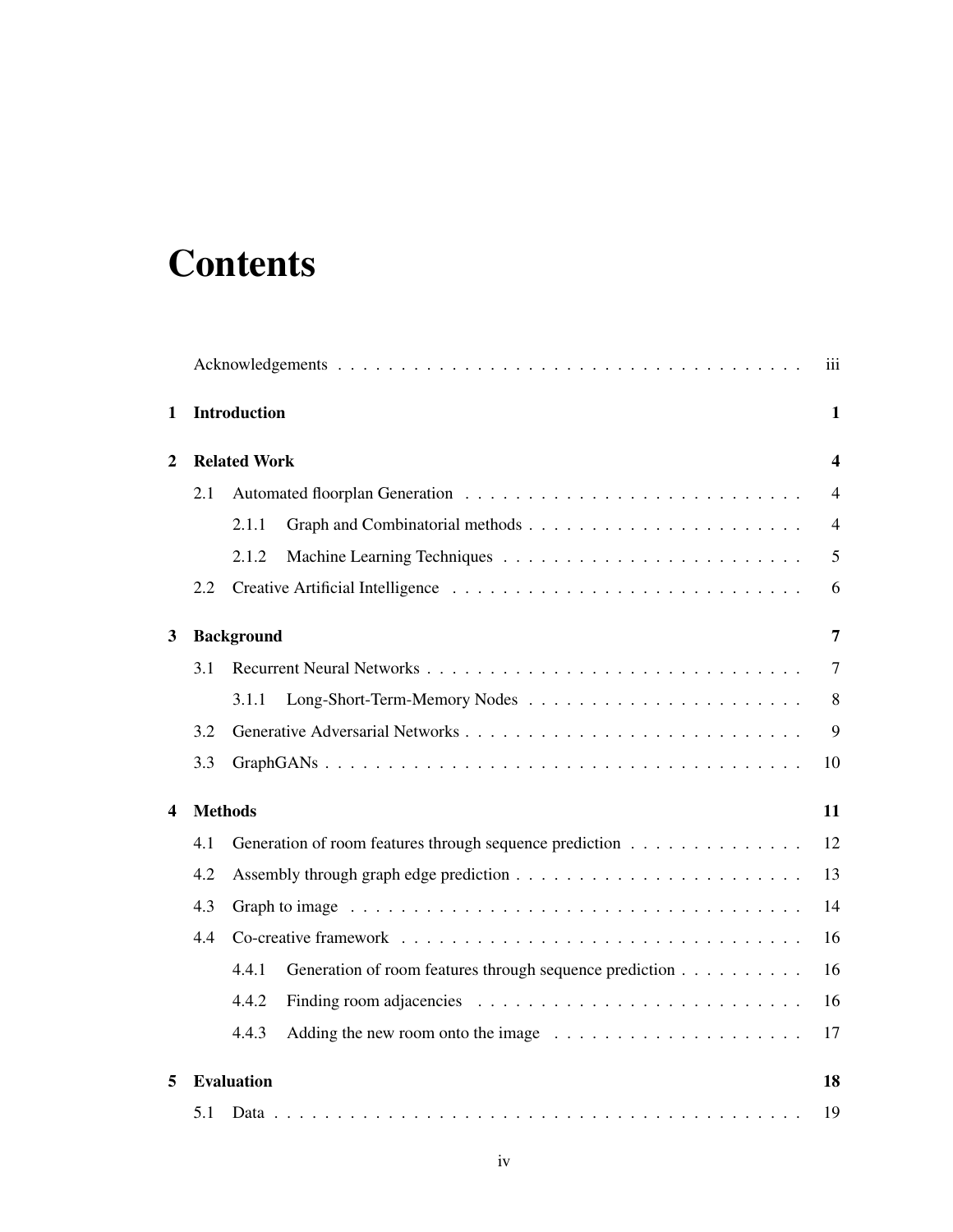|   | Vita                |            |  |  |  |  |  | 30 |  |  |  |  |  |  |    |
|---|---------------------|------------|--|--|--|--|--|----|--|--|--|--|--|--|----|
|   | <b>Bibliography</b> |            |  |  |  |  |  | 28 |  |  |  |  |  |  |    |
| 6 |                     | Conclusion |  |  |  |  |  |    |  |  |  |  |  |  | 27 |
|   | 5.5                 |            |  |  |  |  |  |    |  |  |  |  |  |  | 25 |
|   | 5.4                 |            |  |  |  |  |  |    |  |  |  |  |  |  | 24 |
|   |                     | 5.3.2      |  |  |  |  |  |    |  |  |  |  |  |  | 23 |
|   |                     | 5.3.1      |  |  |  |  |  |    |  |  |  |  |  |  | 22 |
|   | 5.3                 |            |  |  |  |  |  |    |  |  |  |  |  |  | 22 |
|   |                     | 5.2.3      |  |  |  |  |  |    |  |  |  |  |  |  | 22 |
|   |                     | 5.2.2      |  |  |  |  |  |    |  |  |  |  |  |  | 22 |
|   |                     | 5.2.1      |  |  |  |  |  |    |  |  |  |  |  |  | 21 |
|   | 5.2                 |            |  |  |  |  |  |    |  |  |  |  |  |  | 21 |
|   |                     | 5.1.2      |  |  |  |  |  |    |  |  |  |  |  |  | 21 |
|   |                     | 5.1.1      |  |  |  |  |  |    |  |  |  |  |  |  |    |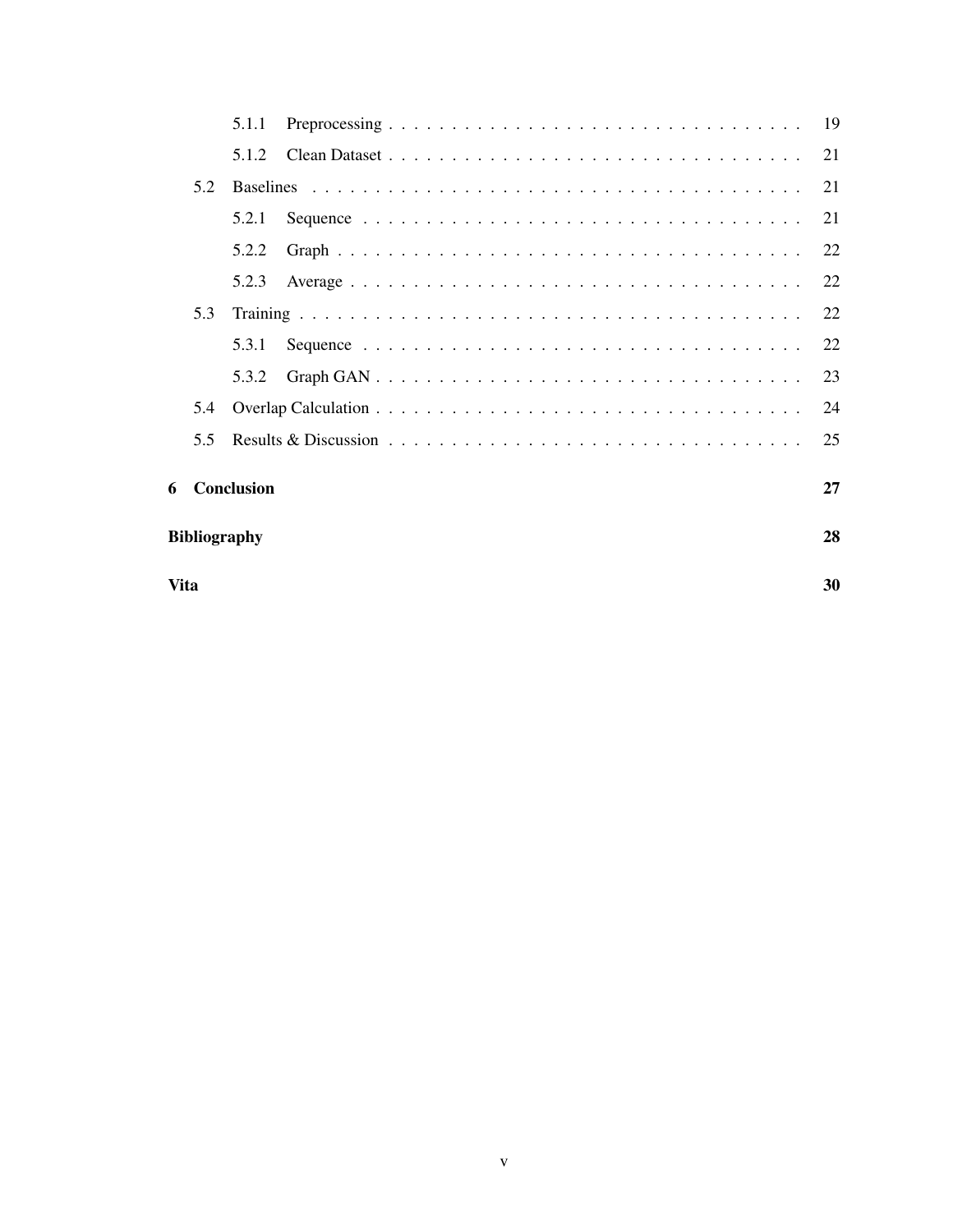# List of Figures

| 3.1 |                                                                                    |    |
|-----|------------------------------------------------------------------------------------|----|
| 3.2 |                                                                                    |    |
| 4.1 |                                                                                    | 12 |
| 4.2 |                                                                                    | 14 |
| 4.3 |                                                                                    | 15 |
| 5.1 |                                                                                    | 18 |
| 5.2 |                                                                                    | 19 |
| 5.3 | Approximating the $(x1, y1)$ values of a room using the upward and leftward walls. | 20 |
| 5.4 | Overlap calculations for sequential and hybrid models using the LSTM, BiDirec-     |    |
|     | tional LSTM networks as well as two separate representations of rooms. The Graph-  |    |
|     | GAN method's performance is shown second to the right. The Average-based model     |    |
|     |                                                                                    |    |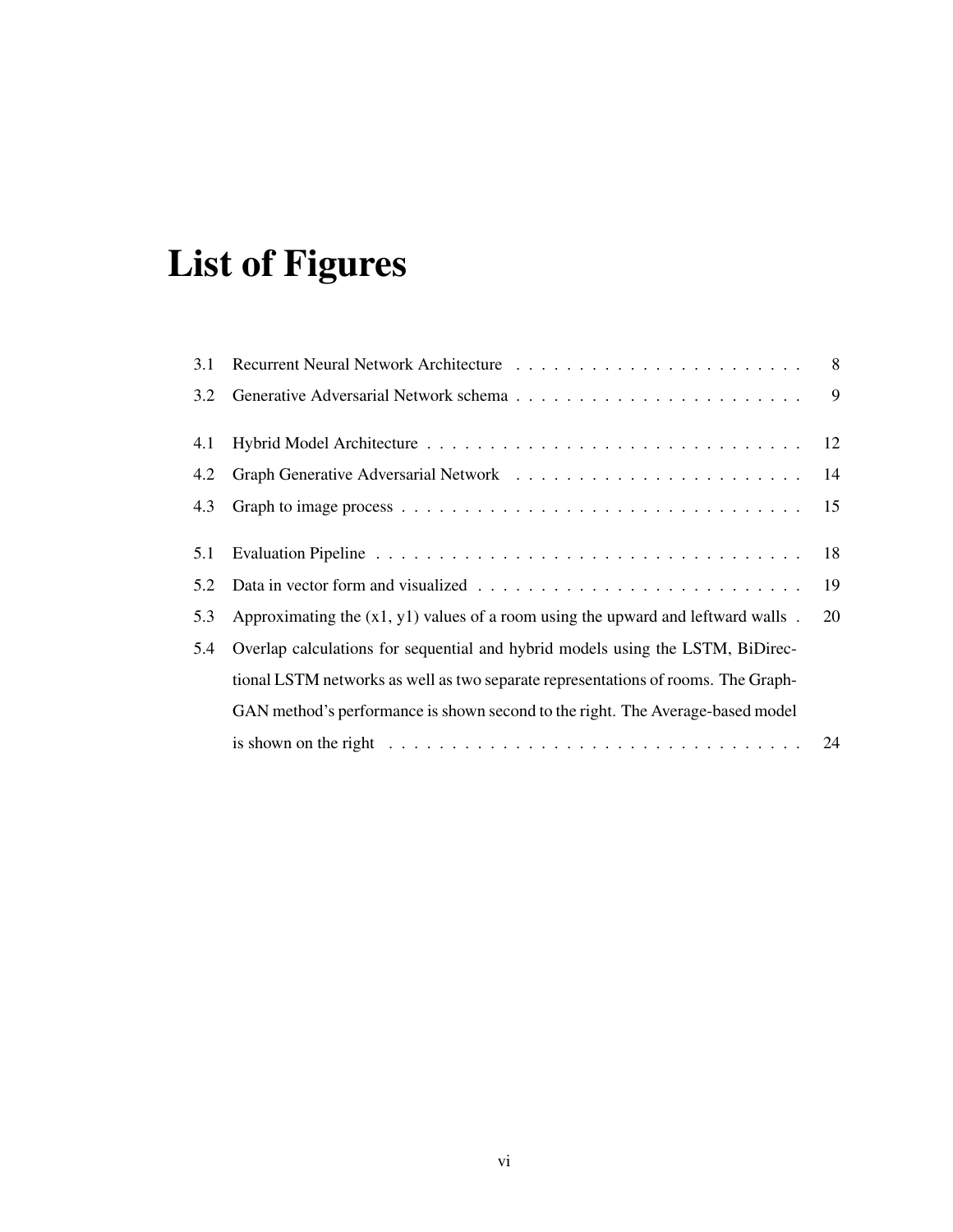## <span id="page-9-0"></span>Chapter 1

# Introduction

The design of a home is an interesting problem. Homes are designed through the creation of floorplans, which are diagrams of rooms that compose a building, and their spatial relationships to one another. Rooms are simply areas designed for some specific purpose. In homes, rooms could be kitchens, dining rooms, bedrooms, etc. Each of these rooms is intended to be used for a specific task or set of tasks. Floorplans are surprisingly complex, as they must satisfy a variety of functional and artistic purposes. There are a variety of explicit and implicit rules that must be followed when achieving these purposes. For example, in order to effectively show the spatial relationships between rooms, floorplan must explicitly have some number of rooms and walls that separate or compose such rooms. The arrangement of these rooms, while not placed under formal restriction, must follow certain implicit guidelines. It would not be very functional for a bedroom to be placed within a kitchen. While a design must obey these rules, there is a high degree of freedom in how these rules can be followed. This freedom allows for an incredibly large amount of possible floorplans that could satisfy a set of desires (Such as number of rooms, size, etc.). Creating such floorplans is a creative process that requires imagination as well as mathematical skills. People can be trained to perform the task relatively well; however, the process is still a rather strenuous one.

In a professional setting, floorplans are created through an iterative revision process between a customer and an architect. The architect will design rough diagrams of the building, show them to the customer, receive feedback, then revise the design. Through this process, the architect must draw upon years of architectural training and expertise to consider a multitude of variables such as lighting, heating, and aesthetic. This process repeats until a rough design is agreed upon, and then further development of the building is completed. Many trials are often the key to success in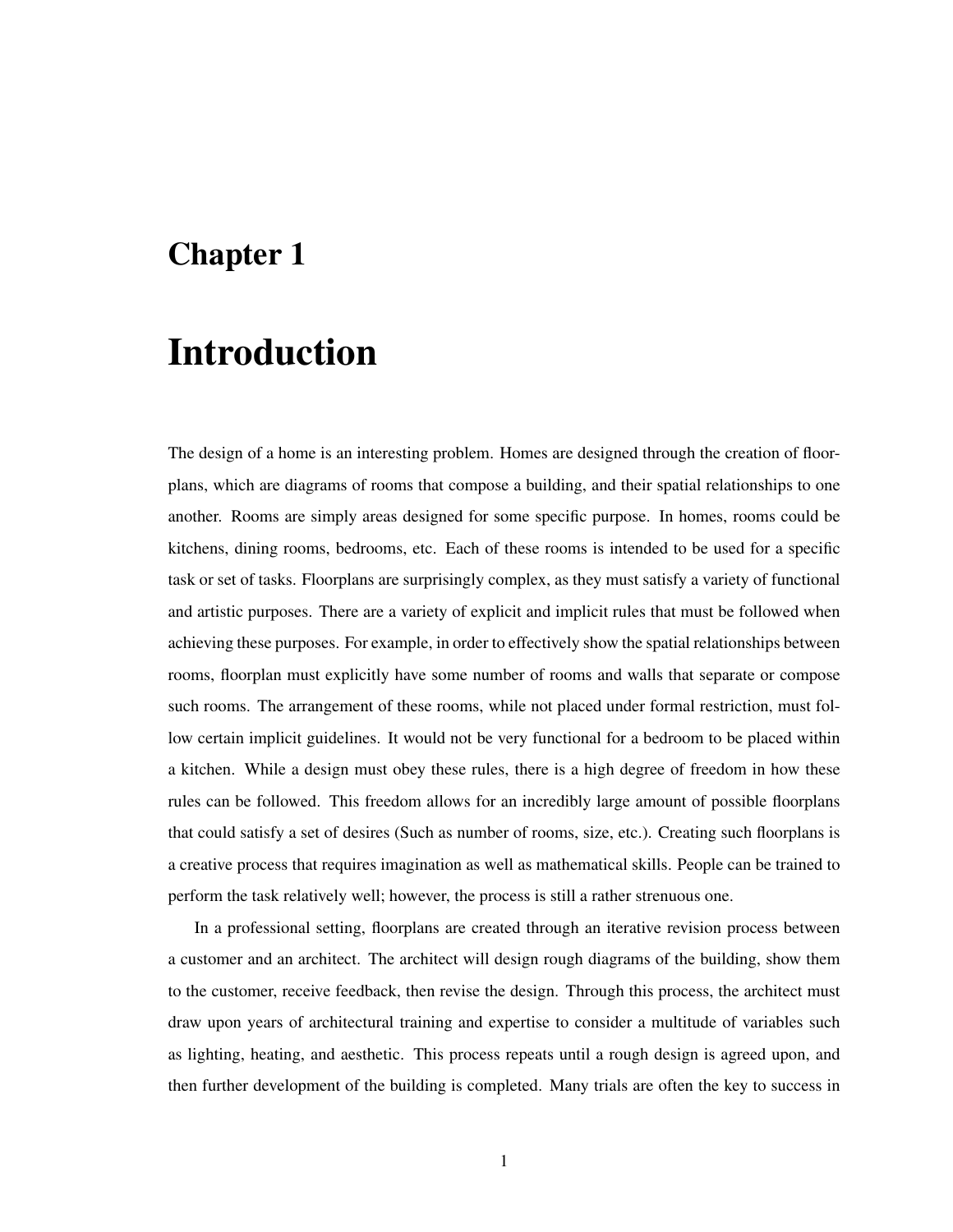layout creation. Without clear objective metrics to optimize, it is often the best strategy is to create a multitude of possibilities and choose whichever the customer sees fit. Generating many designs for a single success is highly inefficient, however, and the large amount of human time needed to create a single design leads to high expense. Reducing the amount of human time needed for each iteration would significantly reduce the time of the overall process. Thus, it is desirable to reduce the amount of human time required to produce a layout, or even automate the process altogether.

Home design is something that is both professional and personal. Outside of professional home development, there are many non-architects/designers that are looking to remodel or build their home. However, hiring private designers can be quite expensive and many people do not have an aptitude, or interest, in home design. There would be significant value in democratizing this skill. This can be best achieved through software automation. A software that could automatically, or cocreatively design homes would allow non-professionals a cost-effective way of obtaining otherwise expensive architectural services. Furthermore, such a software could also reduce the cost of the rather expensive iterative process that occurs in professional settings.

While tools such as AutoCAD, Revit, and sketchup exist to help the architects create floorplans, none exist that actively work to intelligently design the plan alongside the creator.

This software would require a significant amount of intelligence as it must follow the explicit and implicit rules of floorplan design. Hard coding these rules would be near-impossible because they are often based on a multitude of factors and difficult to define. Furthermore, if the possibility did exist, this task would be incredibly time-consuming and largely subjective. Rather than hard-coding these rules into the program, it would be best if the program could learn these rules from existing examples. The massively growing field of machine learning may provide some potential solutions such as computer vision applications, sequential models, and adversarial networks. However, finding and applying the appropriate solution is non-trivial. While architectural rules are simple for many people to understand, even the most basic of requirements, such as the presence of walls, rooms, and doors may be difficult for some machine learning models to fully grasp. A machine learning model must also learn subtleties such as common room adjacencies or how the sizes of certain rooms relate to the sizes of others. Finally, simply representing the problem in a way a machine learning model can understand is difficult due to the model's lack of knowledge of the semantics or inherent structure of floorplans.

One possible approach to using ML with this problem is to take advantage of models designed for computer vision tasks. These models reason about images. A floorplan can be represented as an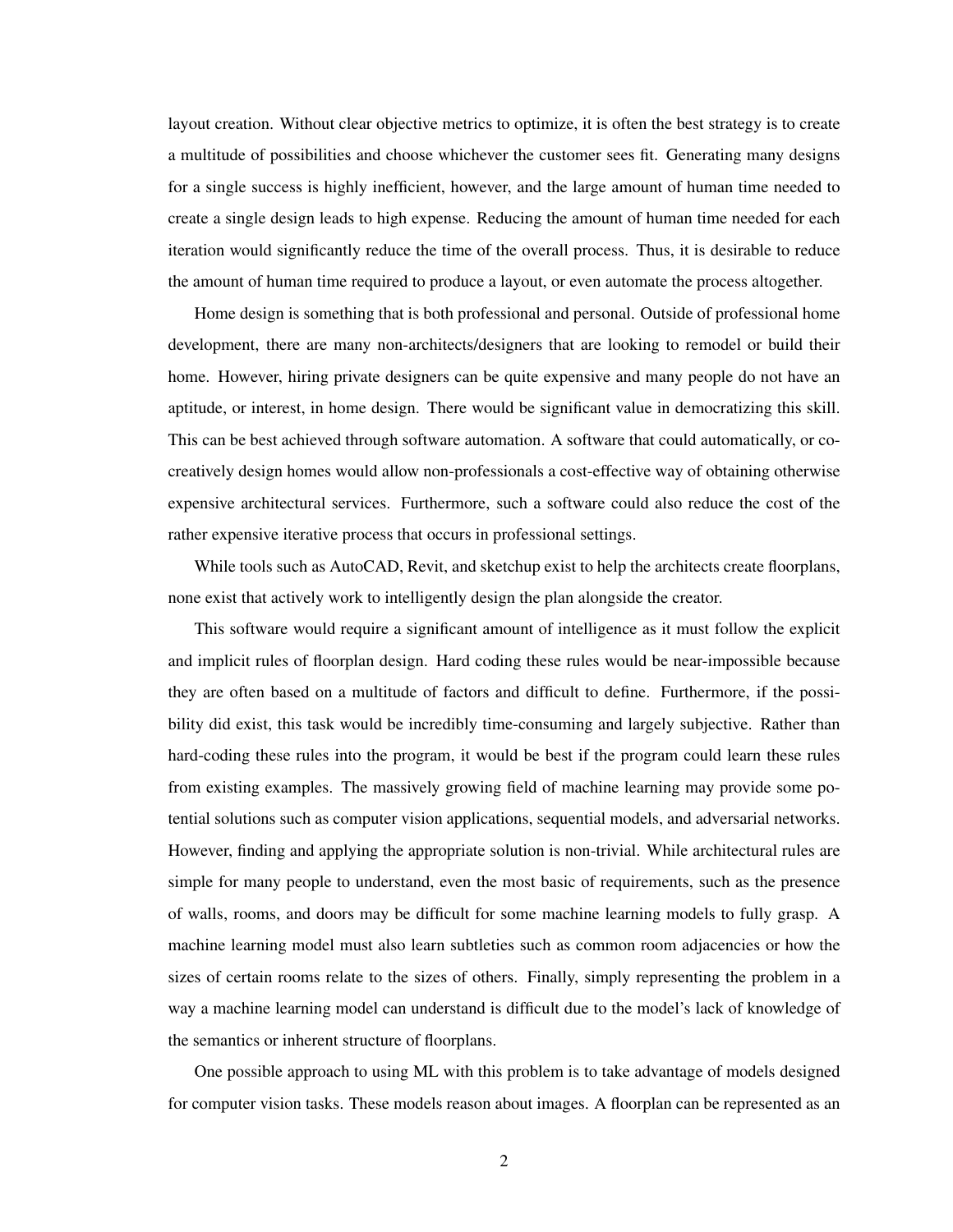image, but this presents a number of recognition problems that would prove to be difficult for leading computer vision methods to solve. First, the model must recognize walls, and how they are arranged in a certain pattern to form rooms (not all rooms contain four walls or are shaped uniformly). Next, the model would have to learn about the characteristics of various types of rooms. Finally, the model would need to learn how various room types are arranged relative to one another. While learning the placements and characterizations of rooms is unavoidable for any agent attempting to learn to construct floorplans, it is especially difficult to do so when first learning the concept of such objects solely from pixels.

A floorplan can also be represented as a list of vectors, where each vector contains information about an object within the plan. This representation reduces the dimensionality of the object recognition problem. Rather than learning object characteristics through hundreds of pixels, a model is able to learn object characteristics through information contained in the vectors such as size, end-point coordinates, type of object, etc. This representation is promising, but contains further challenges when considering the variable length of each floorplan and how the model will need to learn the positional relationships between each object, as such relationships may not be explicitly represented through a list of vectors.

use graphs to encode structural information of floorplans. In this paper, we explore machine learning approaches to design floorplans. Namely, we test sequence predicting models using Long-Short-Term-Memory networks, generative graph models using Generative Adversarial Networks, and a hybrid model formed from a combination of the two. Such approaches are used to work towards a software which can reduce the workload on architects and everyday people alike by providing a co-creative platform for floorplan development.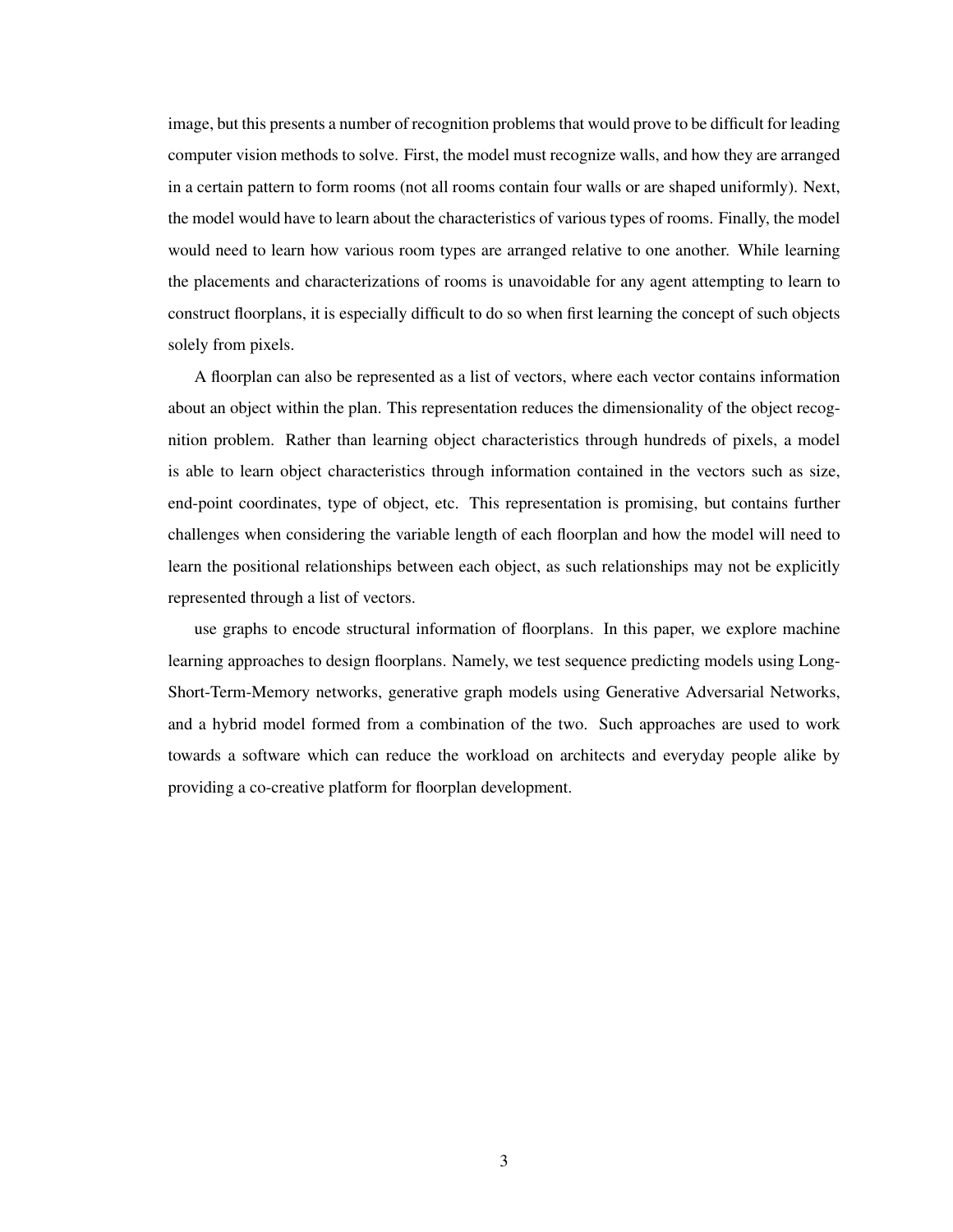## <span id="page-12-0"></span>Chapter 2

# Related Work

There are two main bodies of work that are relevant to this paper: automated floorplan generation and the use of machine learning for creative endeavors. Automated floorplan generation can be further split into graph and combinatorial methods as well as machine learning applications. Other creative endeavors machine learning has been used for include: text, music and drawing.

### <span id="page-12-1"></span>2.1 Automated floorplan Generation

The problem of floorplan design automation has been ongoing for over 50 years [\[7\]](#page-36-1). Originally, graph theory applications and combinatorial methods were among the first approaches that were proposed [\[7\]](#page-36-1). As genetic algorithms and machine learning methods grew in sophistication and popularity, researchers revisited the problem using these state-of-the-art techniques [\[10\]](#page-36-2). Yet, current deep learning methods, such as recurrent neural networks, have not been applied. We believe these methods present promising opportunities in their ability to recognize patterns within existing objects and their success with similar creative endeavours.

#### <span id="page-12-2"></span>2.1.1 Graph and Combinatorial methods

Levin became the first to abstract a floorplan into a graph where clearly defined functional areas are represented as nodes and adjacencies between functional areas are represented as edges. [\[7\]](#page-36-1) While this approach was also used by Cousin [\[1\]](#page-36-3), a common shortfall was the inability to systematically convert the abstraction back to a floorplan. This shortfall persisted for another decade until Grason proposed a method of realizing graph abstractions by limiting room shapes to purely rectangular structures [\[4\]](#page-36-4). The proposed limitation allowed for the creation of algorithms that could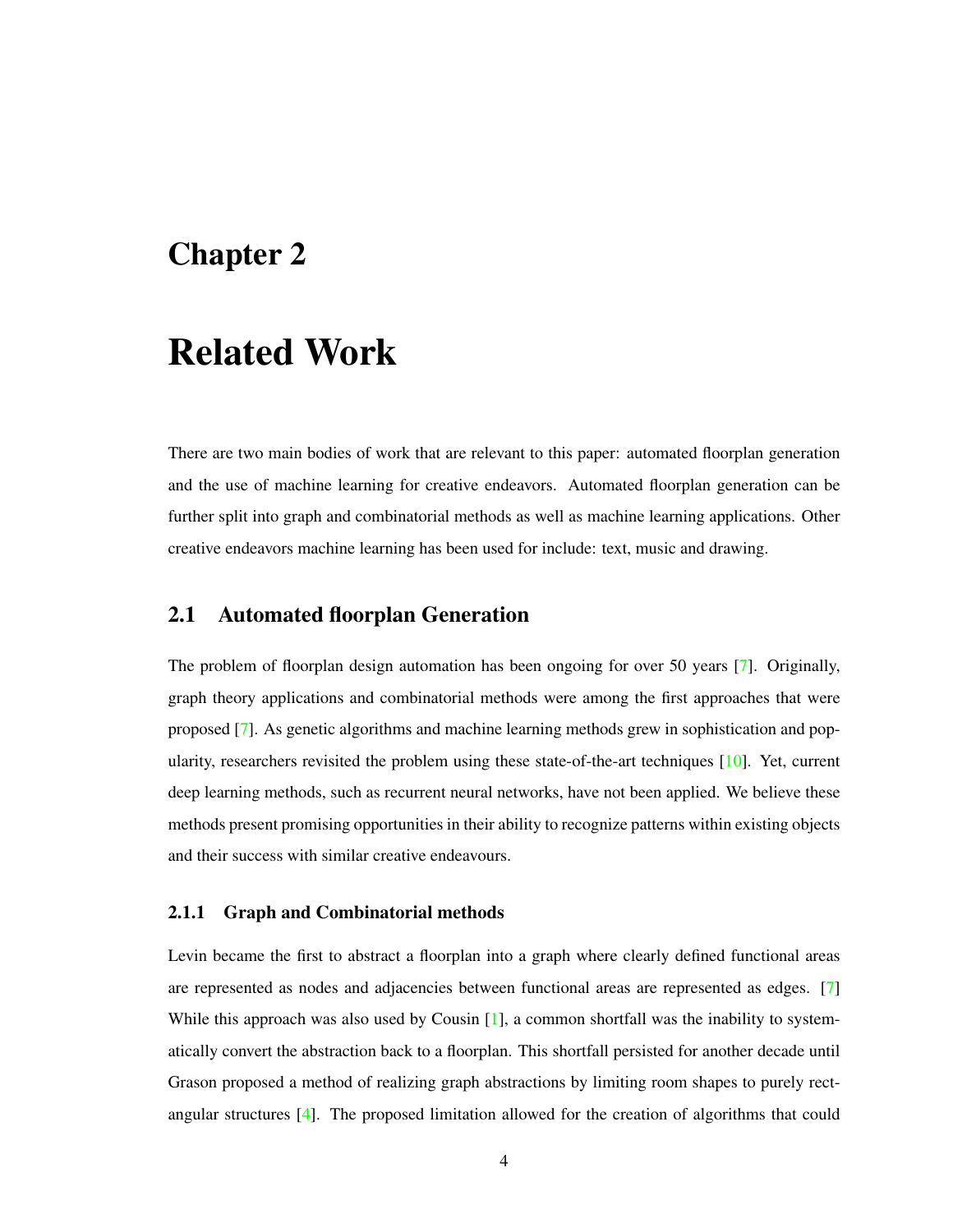find all possible floorplans that a given graph could represent. This added restriction does, however, significantly reduce the amount of floorplans that can be constructed.

The process of constructing a floorplan from graph knowledge was later refined using combinatorial methods. Galle proposed a method to generate all possible rectangular plans on modular grids, subject to constraints on total area, room areas, wall lengths, room adjacencies, and room orientation [\[2\]](#page-36-5). This algorithm, however, does not solve the original problem of automatically, yet intelligently, creating such constraints such as total area, room areas, wall lengths and room adjacencies.

It is also important to note that early work focused primarily on constructing floorplans for functional facilities such as office buildings or factories. This is more convenient for graph or mathematical solutions because certain functional buildings can be evaluated in a more objective manner - in how well they serve their function. However, residential home layouts must serve both a functional purpose and an aesthetic/artistic one. There are also many different types of home styles that some people prefer over others. Creating mathematical functions for each style, or even to accurately model the artistic intricacies, is unfeasible. Thus, an approach using solely mathematics or graph theory would be insufficient.

#### <span id="page-13-0"></span>2.1.2 Machine Learning Techniques

In "Architectural Layout Design Optimization", Michalek et al [\[10\]](#page-36-2) presented two decision making processes. One processes optimizes the overall geometry of the plan, while the other optimizes the topology, or relationships between the rooms. The topology model accomplishes the same task as the graph representation of earlier solutions, while the geometry model helps convert the relationships between rooms into a geometrical representation. For both models, Michalek et al [\[10\]](#page-36-2) uses simulated annealing and genetic algorithms to optimize mathematically defined design objectives and constraints. The ability of the model was also dependent on the pre-defined mathematical functions. We believe an approach that learns from existing examples may be less rigid and produce more feasible results.

As machine learning techniques have grown in popularity, some machine learning solutions have been proposed for this problem. In the paper Computer-Generated Residential Building Layouts, Merrell et al. presents a method for automating building layout generation using a Bayesian network trained on real-world data [\[9\]](#page-36-6). This network can assist in the creation of the building layout, the internal organization of spaces within the building, as well as the external appearance. The program takes a concise list of high-level requirements (number of beds, number of baths, approximate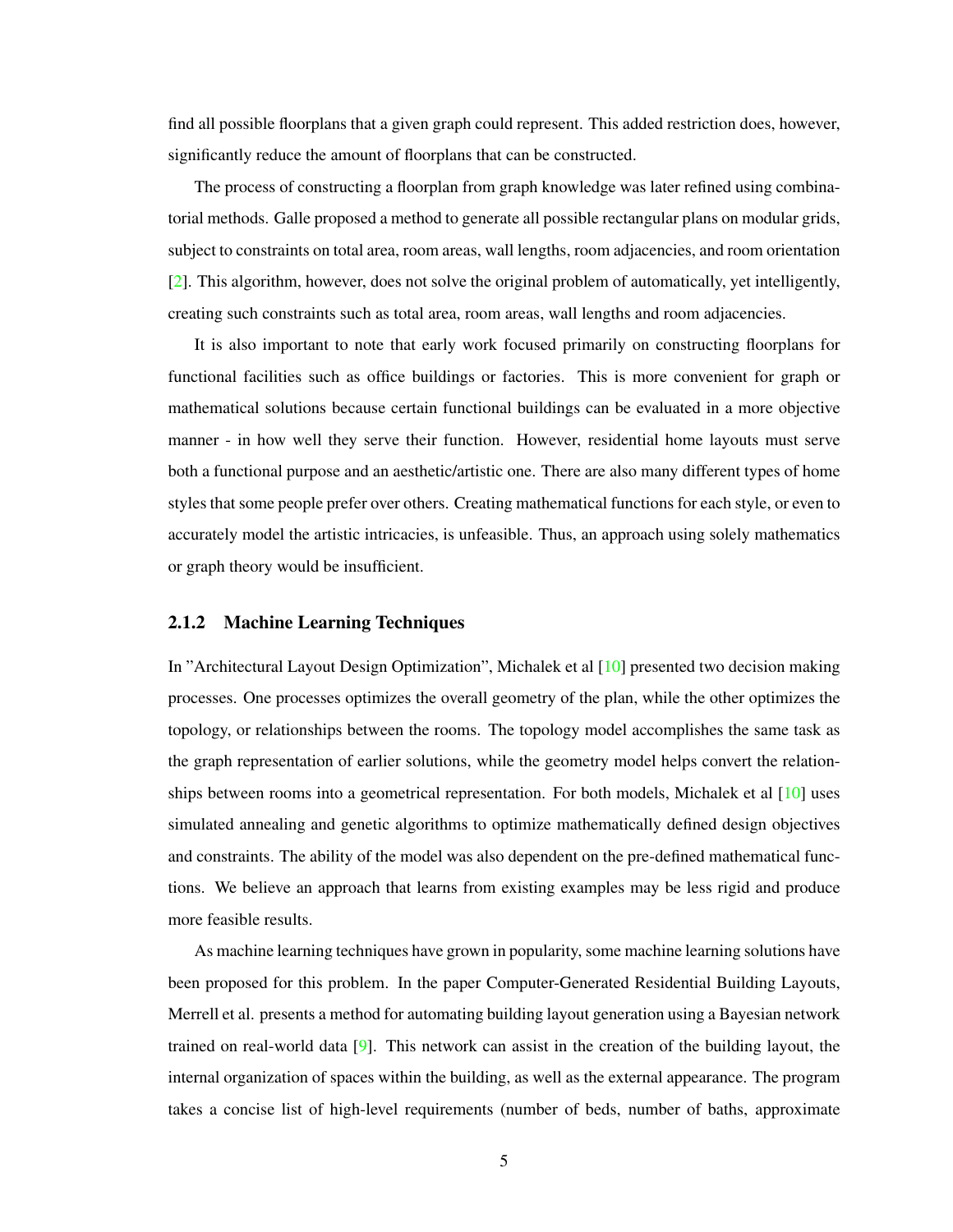square footage) as an input. The output is a list of rooms, their adjacencies, and each rooms size. While this work accomplishes a similar goal, we believe a neural net approach may be better suited for creative tasks such as this one.

### <span id="page-14-0"></span>2.2 Creative Artificial Intelligence

Neural network architectures have been used for a variety of creative and generative tasks. Sutskever used a modified version of a traditional recurrent neural network to generate text by prompting the model to generate a probability distribution of next characters in a sequence  $[12]$ . A character was chosen stochastically from this distribution and added to the sample. This idea was taken further by Zhang et al in their paper "Chinese Poetry Generation with Recurrent Neural Networks" [\[15\]](#page-37-1). This work shows both the artistic and functional ability of recurrent neural networks as poems must make semantic and syntactic sense. Recurrent neural networks were used in other natural language processing projects such as the application of long-short-term-memory networks for spoken dialogue systems [\[14\]](#page-37-2) and even automatic rap lyric generation [\[11\]](#page-37-3).

Recurrent neural networks have also been used in conjunction with other machine learning methods in creative tasks like music and character generation. In "Generating Music by Fine-Tuning Recurrent Neural Networks with Reinforcement Learning", Jaques et al combined a RNN with Q-learning in order to generate realistic music [\[6\]](#page-36-7). Gregor used RNNs as the components in an auto-encoder for character generation (MNIST) [\[5\]](#page-36-8).

These studies show the broad ability of sequential learning models to generate work that serves functional and artistic purposes. Although natural language may seem very different than rooms with in a floorplan, both forms demonstrate clear explicit rules that must be followed, and implicit rules that dictate the artistic nature of the piece. Furthermore, sequential neural networks are also used in conjunction with other models to form a larger generative system.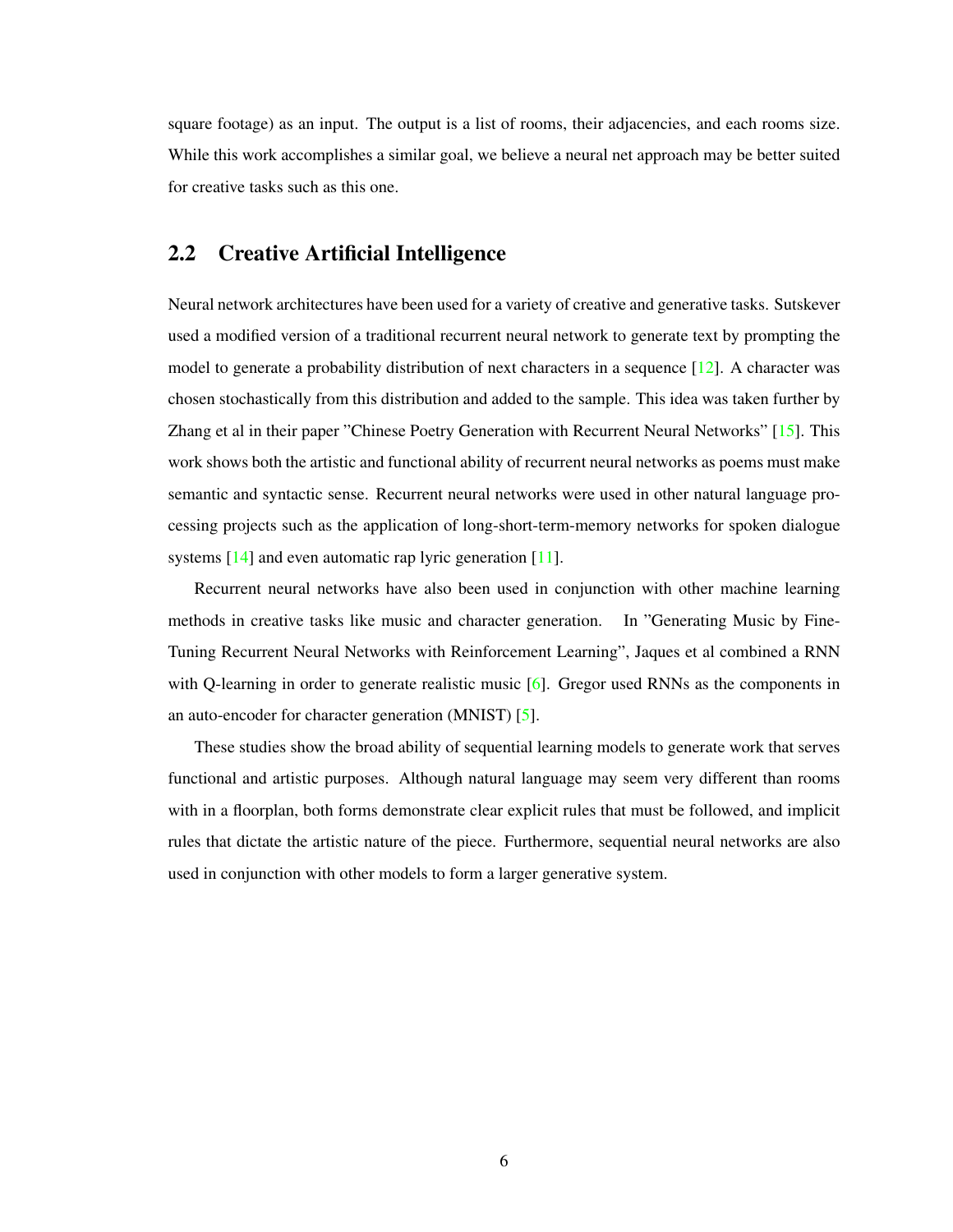## <span id="page-15-0"></span>Chapter 3

# Background

In this paper we use a combination of a sequential and graph model to generate floorplans. Recurrent neural networks are central to our implementation of the sequential model. Generative adversarial networks, and the graphGAN variant, is central to our graph model. Below we provide background information on these networks.

### <span id="page-15-1"></span>3.1 Recurrent Neural Networks

Recurrent neural nets are specialized for sequential data such as text, time-dependent data, or musical notes. While feed-forward neural networks propagate all data throughout the network simultaneously, a recurrent neural net processes the items in a dataset sequentially. The network makes informed decisions about the next item in the sequence by storing the context of previously seen inputs as a hiddenstate.

A recurrent neural network consists of cells. Each cell performs a calculation with learned weights and certain input values. The input values for a vanilla recurrent neural network cell is an item from the input sequence and the hidden state received from the previous cell. These inputs are multiplied by learned weights and entered into an *activation function*. The result is passed to the next cell as a hidden state, or outside of the network as an output. Below is the mathematical representation of each state,  $h_t$  that is produced as a result of term  $x_t$ . The term is multiplied by a learned weight matrix, W, while  $h_{t-1}$  is multiplied by weight matrix U. The sum of  $W_{t}$  and  $Uh_{t-1}$  is input into the activation function  $\phi$ , which is generally a tanh function.

Time, or t, is used to represent the  $t^{th}$  term in the example, because the network processes the terms one after another.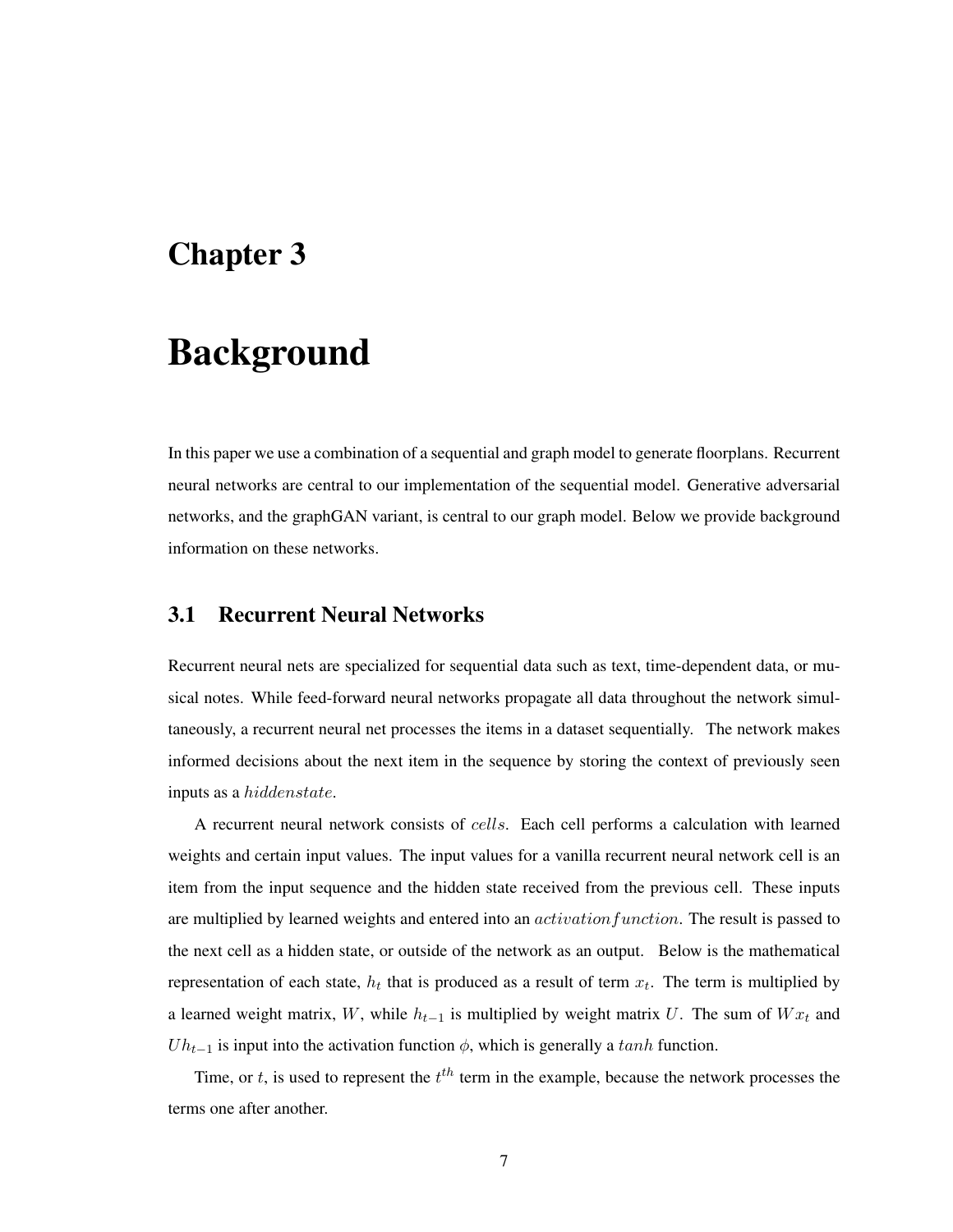

<span id="page-16-1"></span>Figure 3.1: Recurrent Neural Network Architecture

A diagram of a recurrent neural network's structure is shown in figure [3.1.](#page-16-1) As shown, cells are aligned sequentially. Layers are also shown in the figure. A cell's output can be the input for another layer of cells. Extra layers allow for increased complexity within the model.

$$
h_t = \phi(Wx_t + Uh_{t-1})
$$

Recurrent neural nets, because of their sequential nature, are very good at detecting patterns, however, often suffer to remember information through an extended period of time.

#### <span id="page-16-0"></span>3.1.1 Long-Short-Term-Memory Nodes

A Long-Short-Term-Memory network is a type of recurrent neural network that was created to remember information over a longer period of time. The LSTM network contains two forms of context. Like a regular recurrent neural network, an LSTM contains a hidden state that is passed through the network; however, an LSTM also has an extra memory cell. The purpose of this cell is to store relevant information that could be used many iterations into the future. The flow of information in and out of this cell is regulated by input, output and forget gates. These gates learn what type of information is useful to store, output, and forget. This allows for the LSTM network to "remember" information many data points into the future.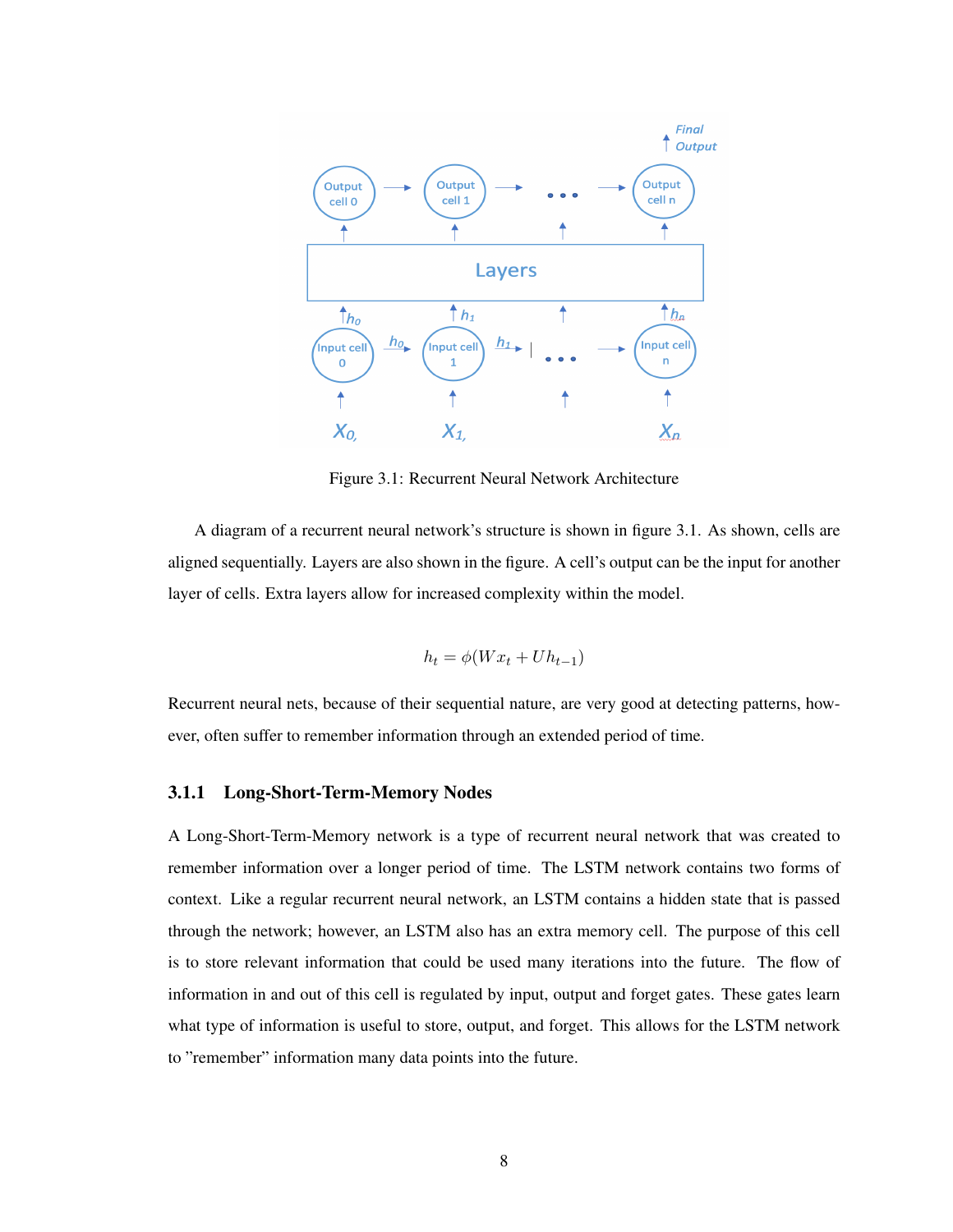

<span id="page-17-1"></span>Figure 3.2: Generative Adversarial Network schema

#### <span id="page-17-0"></span>3.2 Generative Adversarial Networks

Generative Adversarial Networks were created in 2014 as a tool to create new data samples [\[3\]](#page-36-9). GANs have two main components: the generator and the discriminator. In many machine learning models, the goal is to approximate some label, y, given some number of variables, x. This can be denoted as the probability of y given the distribution x,  $P(y|x)$ . The generator's function is the contrary. The generator approximates x given y  $P(x|y)$ . In order to train this model, the generator needs a measure of how well it is approximating the x values. In order to provide this measure, a second model is introduced. The discriminator approximates the probability any given x is produced by the generator. The ability of the discriminator to differentiate between the produced x values and the real x values is a direct measure of the generators performance.

The driver of the GAN algorithm is a minimax function where the generator's reward is the discriminator's loss and the discriminator's reward is the generator's loss. Over time, both the generator and discriminator become increasingly good at their task, and the generator will be able to produce data indistinguishable from real-world data. The minimax function is shown below, in equation [3.1.](#page-18-1) Here,  $\log D(x)$  is the approximated probability the real data distribution, x, is indeed real. The discriminator is more correct as this value trends towards 1. The value  $log(1 - D(x))$ is the approximated probability the generated data distribution,  $G(z)$ , is real. The discriminator is more correct as  $D(x)$  trends towards 0, and therefore more correct as  $log(1 - D(x))$  trends towards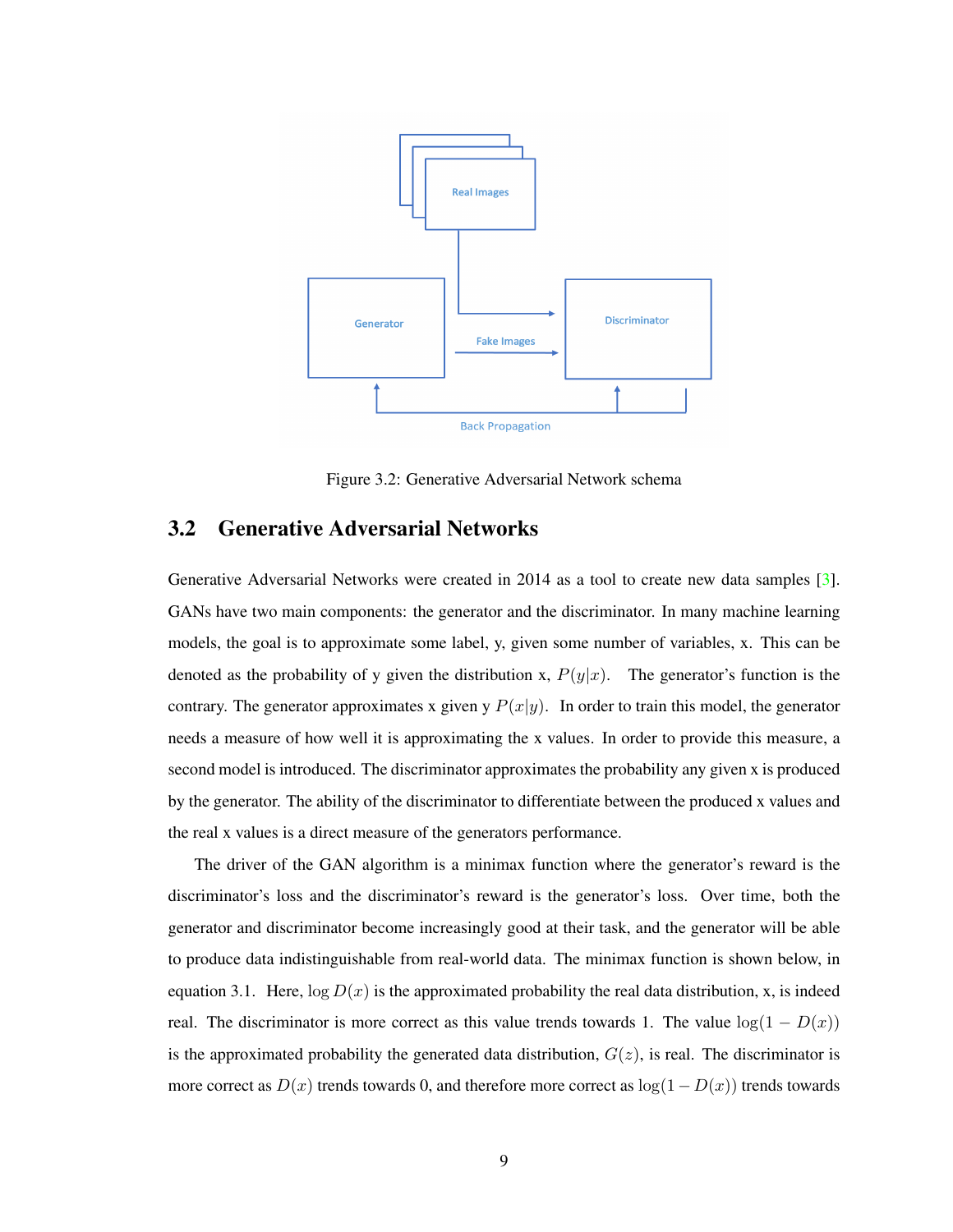1. Thus, the discriminator wants to maximize the sum of  $\log D(x)$  and  $\log(1 - D(x))$ , while the generator want to minimize the sum.

<span id="page-18-1"></span>
$$
\min_{G} \max_{D} V(D, G) = \mathbb{E}_{x \sim p_{data}(x)}[\log D(x)] + \mathbb{E}_{z \sim p_z(z)}[\log(1 - D(G(z)))] \tag{3.1}
$$

### <span id="page-18-0"></span>3.3 GraphGANs

After the introduction of the GAN in 2014, countless variants have been proposed. Its versatility has allowed researchers to interchange the different components with various types of machine learning models. GANs have performed exceptionally well with rendering artificial images which are virtually indistinguishable from real-world images. Thus, a vast majority of research has been conducted on optimizing the GAN framework for image production. An exception to this trend is the Graph Generative Adversarial Network (GraphGAN), which was proposed by Wang et al [\[13\]](#page-37-4). The graphGAN uses a generator  $G(v|v_c)$  to find the connectivity distribution  $p(v|v_c)$ , where  $v_c$  is a selected node. The goal is for the generator to generate the most likely edges to form from  $v_c$ . The discriminator tries to distinguish between real vertex pairs and generated ones. While this method is good for the creation of edges in an already existing graph, it does not allow for the creation of new nodes, and thus expansion of a graph.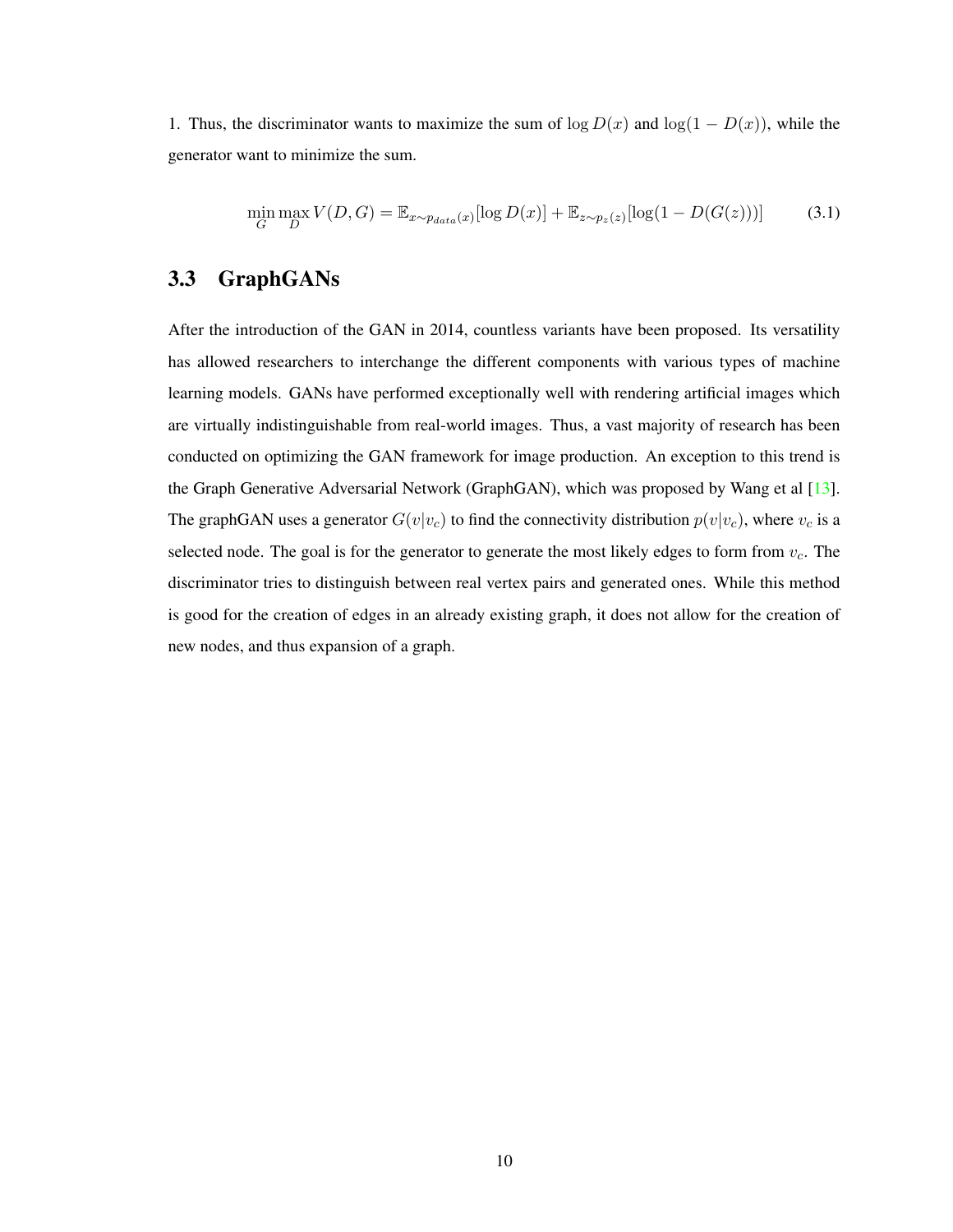# <span id="page-19-0"></span>Chapter 4

# Methods

The floorplan problem can be broken down into two sub-problems:

- 1. The model needs to learn how to generate each room type in the context of rooms that have already been generated
- 2. The model needs to learn how to assemble rooms together.

To solve the first sub-problem, we propose a sequence model that is trained to generate a list of rooms with their respective feature vectors. This model takes an existing list of rooms and generates the next room in the sequence. The generated room is added onto the list of rooms and the process is repeated as necessary.

In order to solve the second sub-problem, we consider the floorplan as a graph. In the graph representation, rooms are considered nodes and adjacencies between rooms are edges. By finding realistic edges between nodes in this graph, we are able to gain information on how rooms should be assembled. From the generated list of rooms, we consider all possible edges between any two rooms. These edges are given to a discriminator, which prunes unrealistic edges. The output of the discriminator is a final edge set for the generated floorplan.

From the two models, we obtain both a feature vector and an edge set, completing our graph representation. We convert the graph representation into a full floorplan through a graph-to-floorplan algorithm detailed in [4.3.](#page-22-0) A diagram of this pipeline is shown in figure [4.1.](#page-20-1)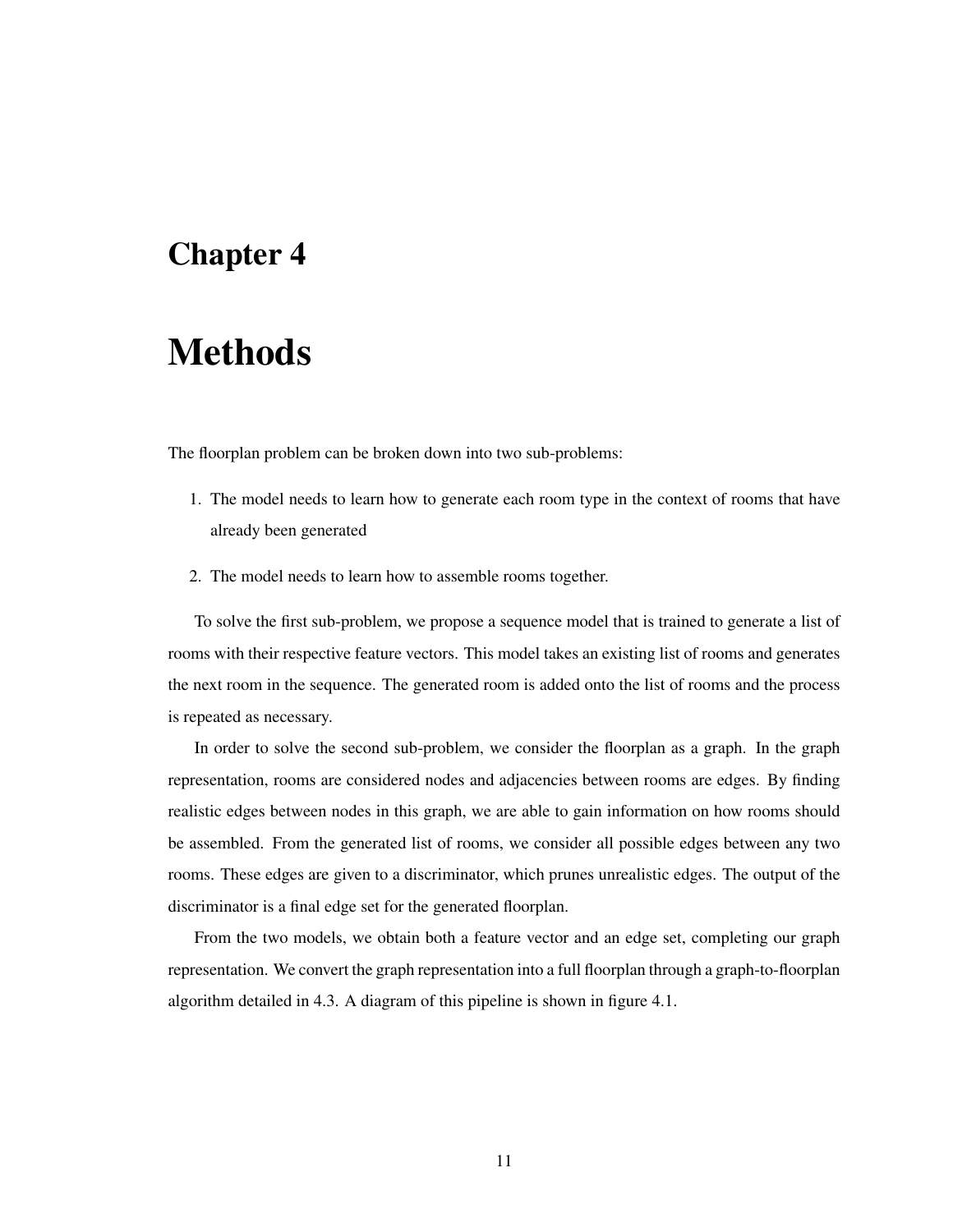

<span id="page-20-1"></span>Figure 4.1: Hybrid Model Architecture

### <span id="page-20-0"></span>4.1 Generation of room features through sequence prediction

We consider the rooms of a floorplan as a sequence. We reason about floorplans in this way because we believe the next room in a sequence of rooms depends heavily on the context of the already existing rooms and must obey certain patterns and relationships in order to be passable for work created by a human. A sequential machine learning model will be able to learn these patterns and relationships, and as a result, be able to predict the next item in the sequence. However, these patterns and relationships can become increasingly complex through higher dimensional representations of rooms. In high detail, rooms can be represented with size, material, shape, lighting, etc. Recurrent neural nets have been shown to perform well when predicting the next items in a sequence, even in high dimensional data sets. Furthermore, a variant of recurrent neural networks, long-shortterm-memory networks, are especially capable of retaining significant contextual clues over longer sequences. This becomes important when considering larger buildings. For these reasons, we chose a long-short-term-memory network as our sequential model.

In order for the model to learn patterns and relationships in the sequence, it is necessary for the sequence to be consistently ordered. We ordered the floorplan based on position. Our sequence began with the top-left most room in the floorplan, moving first to the right, then downwards, then to the left (in a "snaking" manner). Formally, if shared walls form connections between rooms, the sequence of rooms is generated via a depth-first-search algorithm beginning with the top-left room and assigning preference to ("right","left","down","up") when ordering neighbors.

Each room within the sequence is represented as a vector of characteristics, thus, the sequence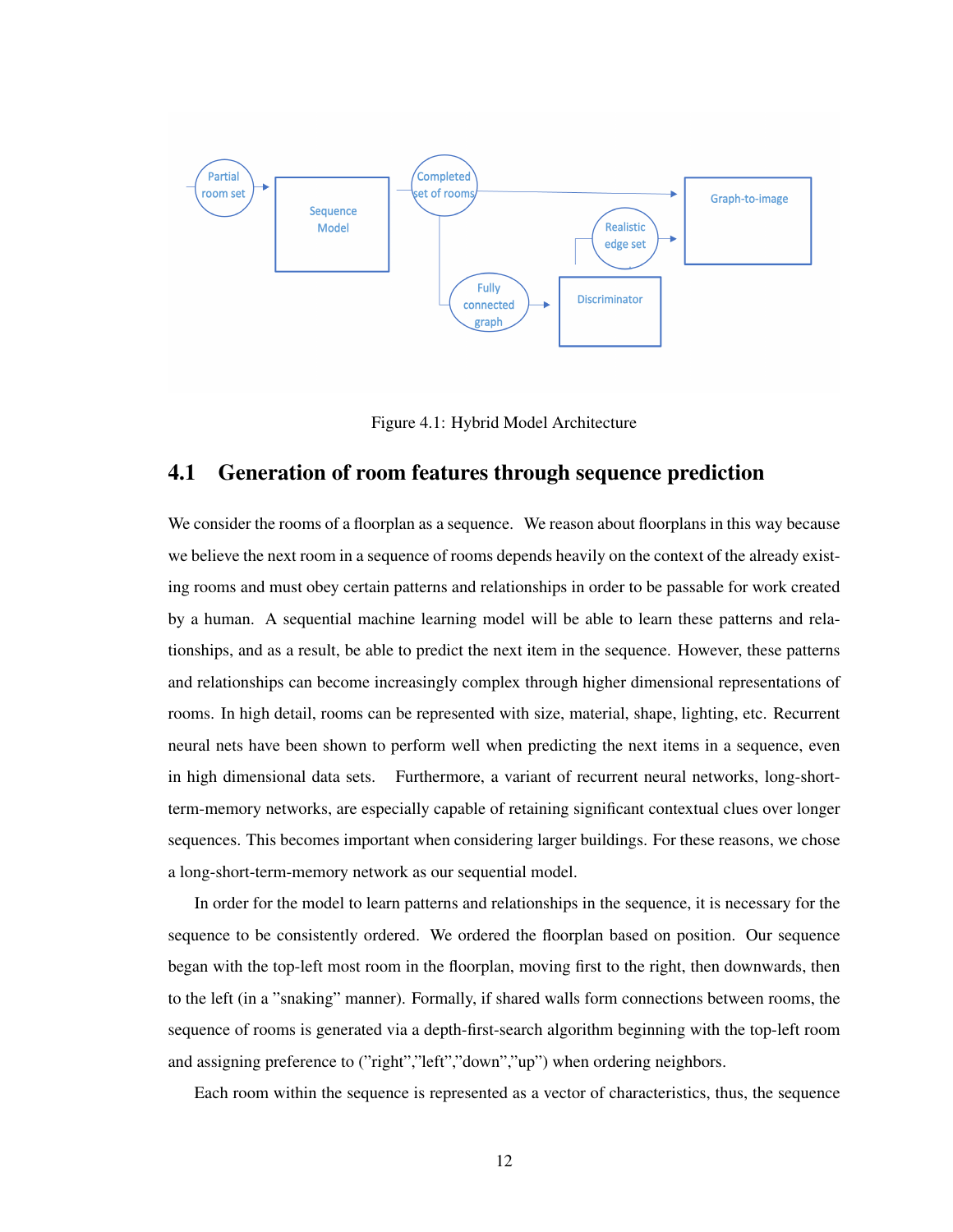given to the model is 2 dimensional. For our experiments, we identified three critical features: width, height, and type of the room. Without these features, it would be impossible to visually construct a room. The model reads the critical features of the existing rooms and outputs the same features of the next room in the sequence. The network is a many-to-one function. Given a number of rooms, the model predicts the next room in the series of rooms. The new room is also represented as a vector of characteristics, and is added onto the sequence. This process is repeated until the desired number of rooms is reached.

### <span id="page-21-0"></span>4.2 Assembly through graph edge prediction

The sequential model is able to generate a set of rooms; however, to create a floorplan, we need both a set of rooms, and information on how these rooms are connected. We believe converting floorplans into graphs and introducing a model capable of graph representation learning is the best way to learn room connectivity. This is because the graph representation of a floorplan allows a direct encoding of the structural knowledge of a floorplan.

In this representation, each room is considered a node and shared walls are considered edges. The graph can be denoted by  $G(V|E)$ , where V is the set of vertices and E is the set of edges. In this example, vertices are used synonymously with nodes or rooms. Edges must be undirected, and each vertex must have an edge with at least one other vertex in the graph. By learning to construct edges between nodes in this graph representation, the model is able to learn adjacencies between rooms.

We learn to construct edges between nodes by constructing a discriminator capable of differentiating between real and fake edges. This discriminator reads the critical features of two rooms: the width, height, and room type, and predicts the probability these two rooms are adjacent.

After all rooms are constructed via the sequential model, we represent these rooms as nodes in a fully connected graph. Each edge in this fully connected graph is assessed by the discriminator. Edges which are considered to be fake are pruned out of the graph. After the process is complete, the remaining graph contains only edges which are considered to be realistic.

We trained the discriminator as a part of a generative adversarial network. We altered the existing GraphGAN to create a model that can evaluate the likelihood that any two nodes are connected.

We propose a slight alteration to the existing graphGAN paradigm. We define the Generator, G, such that  $G(v)$  approximates some  $v_c$  such that it is likely the edge  $[v, v_c]$  exists. We define our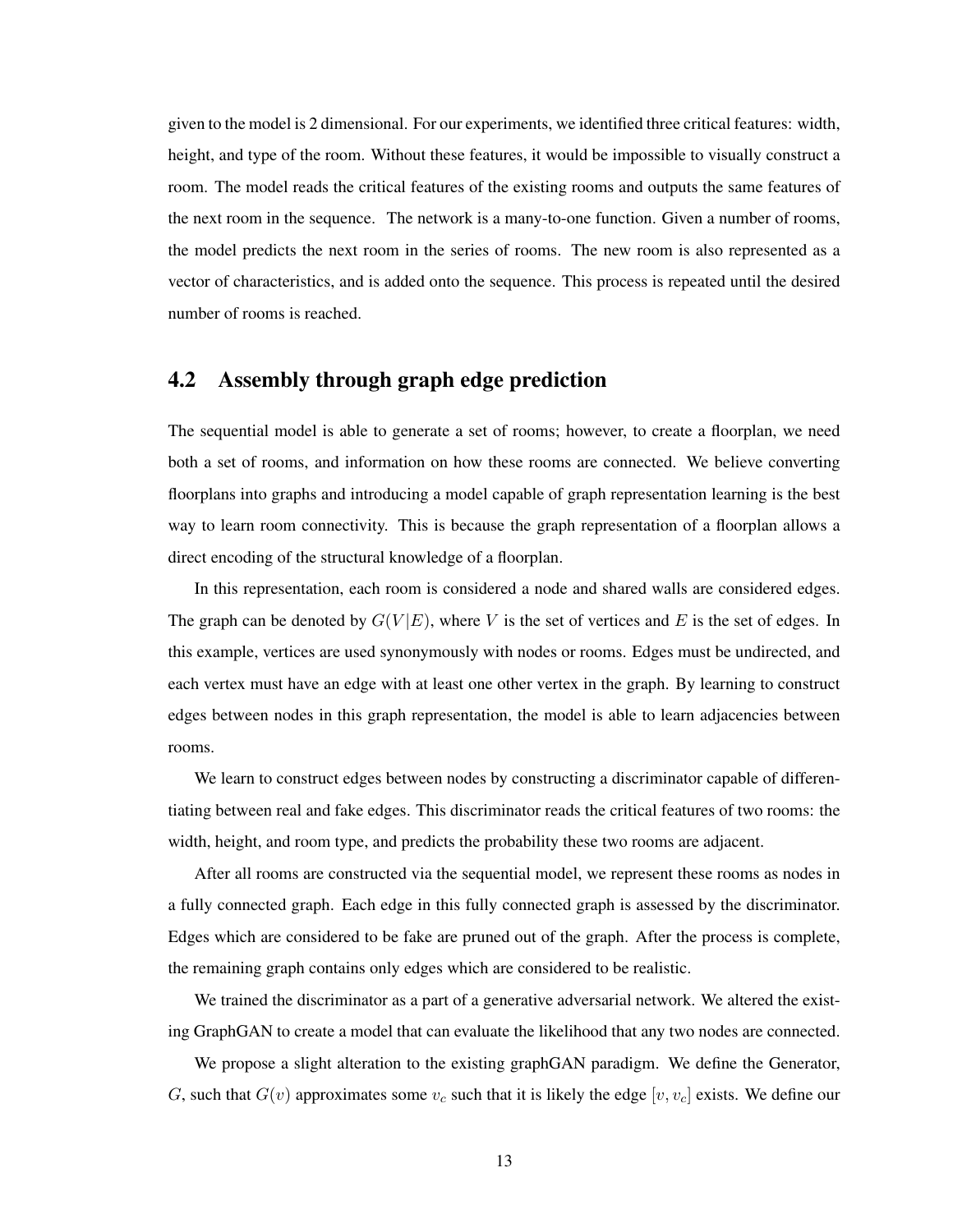

<span id="page-22-1"></span>Figure 4.2: Graph Generative Adversarial Network

discriminator, D, such that  $D(v_i, v_j)$  calculates the probability that the edge  $[v_i, v_j]$  belongs in E. We put our generator and discriminator in a *minimax* game so that our generator tries to create an edge with an existing node and a generated node, while our discriminator tries to discern between real and fake edges.

$$
\min_{G} \max_{D} V(D, G) = \mathbb{E}_{x \sim p_{data}(x)} [\log D(v_1, v_2)] + \mathbb{E}_{z \sim p_z(z)} [\log(1 - D(v_1, G(v_1)))]
$$

When training, the discriminator and generator work in opposition, as an increase in each model's reward directly leads to an increase in the other model's loss. However, when generating a graph, both models are useful. The generator, trained to create realistic nodes, adds nodes to the graph by choosing an existing v and predicting a  $v_c$ . The  $v_c$  is added to the graph, then the discriminator, which is trained to detect realistic edges, tests pairs  $[v_i, v_c]$  for all  $v_i$  in existing graph. Any  $D(v_i, v_c)$ value above a certain threshold results in the creation of edge  $(v_i, v_c)$ .

### <span id="page-22-0"></span>4.3 Graph to image

Our graph representation of a floorplan contains information on how each room should be represented in space (using their width and height features) and which rooms are adjacent to each other. However, our graph representation does not show a spacial relationship across rooms. One way to express special relationships is to assign each room coordinates in a coordinate plane. We assume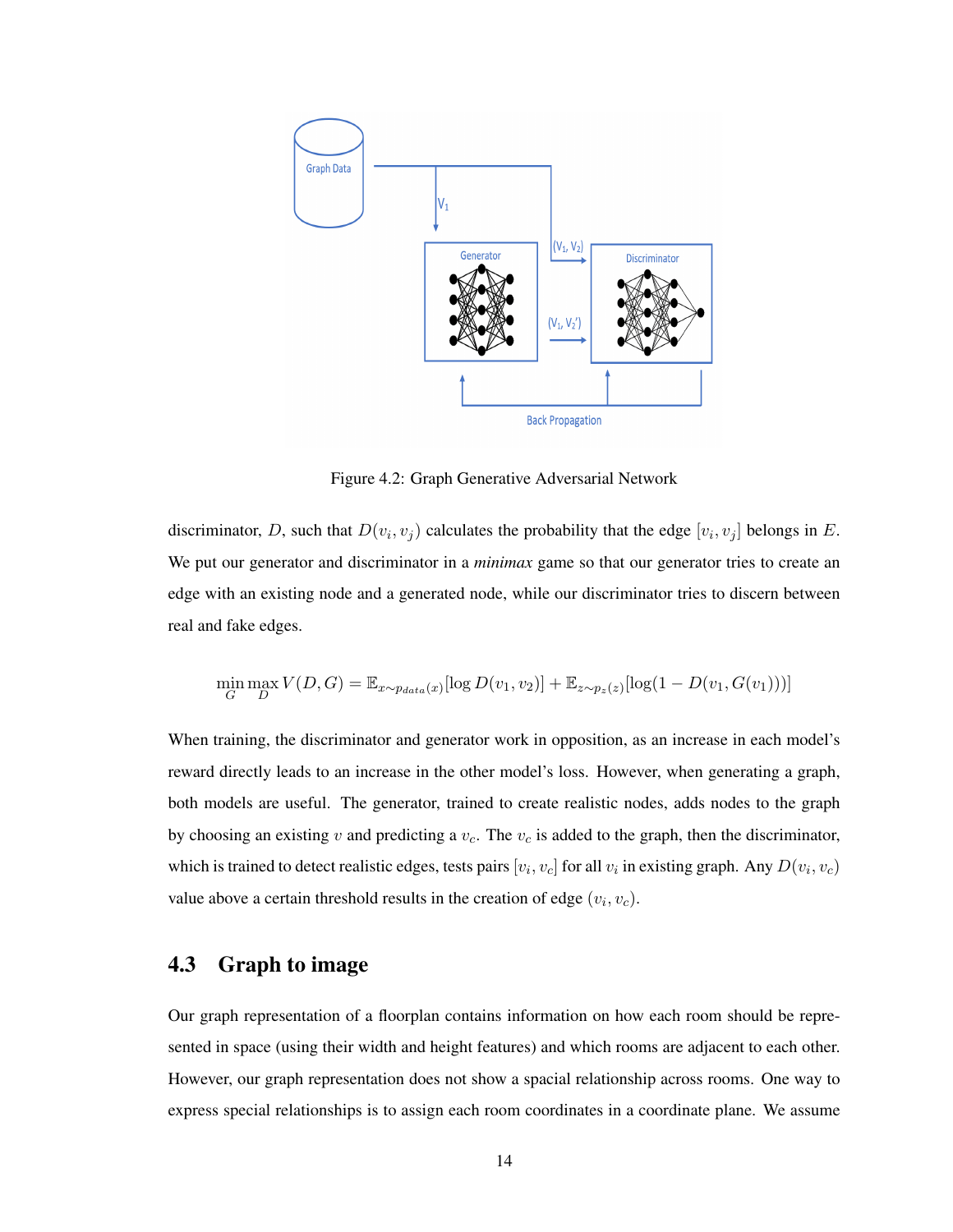

<span id="page-23-0"></span>Figure 4.3: Graph to image process

rooms can only hold a rectangular shape, thus, a room can be represented with just 2 coordinate points, the minimum x and y values as well as the maximum x and y values (the top left and bottom right corners). The goal of the graph to image algorithm is to convert a graph representation of a floorplan to a list of coordinate points, one for each room. A floorplan can be seen as an image when each room is plotted on a coordinate plane. In the rest of this section, the coordinate representation of a floorplan is referred to as an "image".

The graph to image algorithm generates all possible images that can be constructed using the set of rooms and room adjacencies provided by the sequence and adversarial model. There are many possible images that can be formed from one graph representation of a floorplan. Generally, the more edges in the graph, the smaller the solution set because of increased constraints. The algorithm iterates through the graph, converting nodes in the graph to coordinates in the image. A room can generally be added in different positions in the existing image. Therefore, the algorithm maintains a set of all possible images. The set grows with each possible image that can occur as a result of a node being added.

When iterating through the graph, the algorithm begins with an outside node and adds neighbors in DFS order until all nodes have been satisfied. A node is only added to the image if it can satisfy all of the adjacency requirements with the rooms that currently exist in the image. A node can be placed in at most 4 different places, either "up", "down", "left, or "right" of it's neighbor(s).

The amount of possible images can be as large as  $O(4^n)$ . Although this is a very large amount of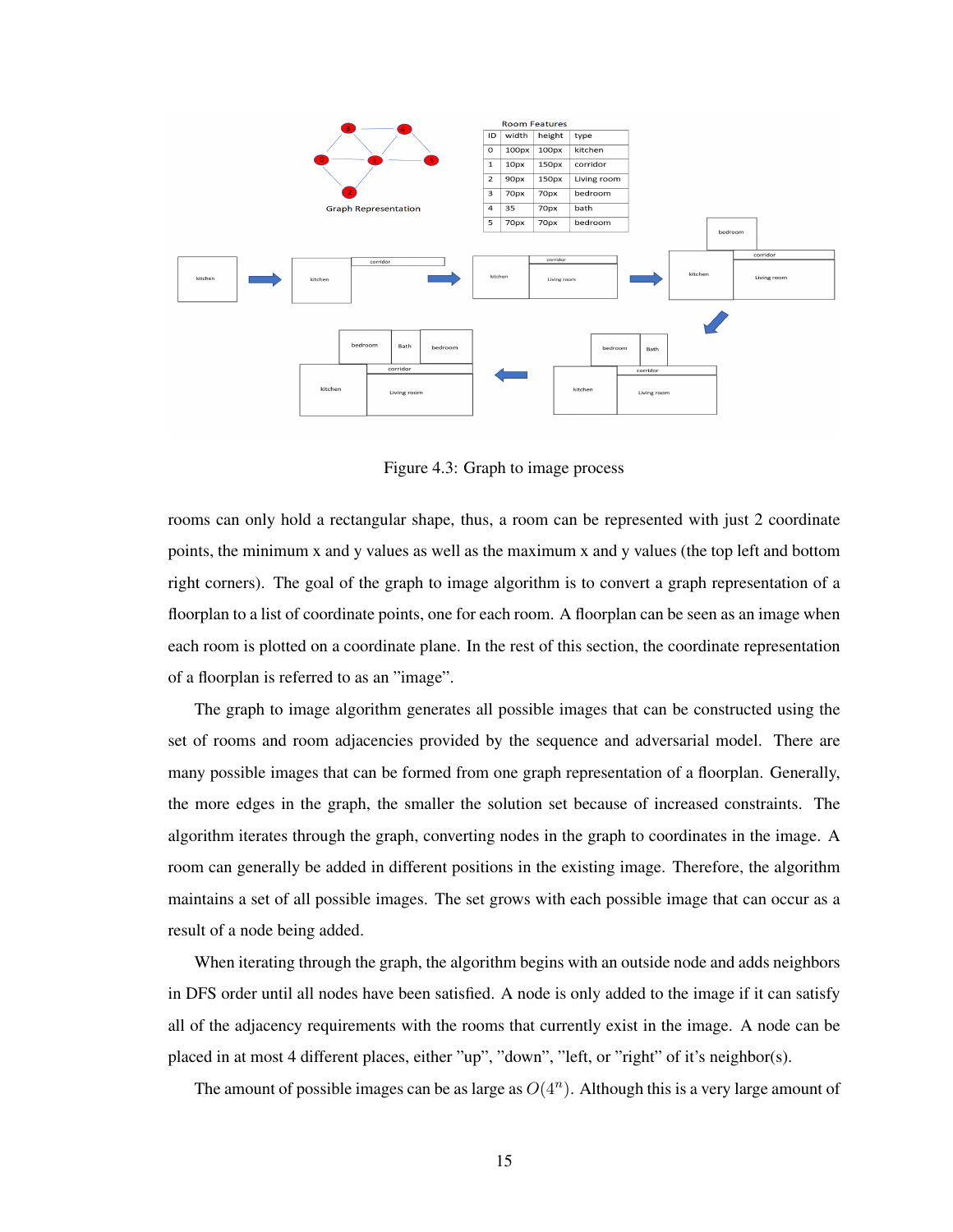solutions, the average case is much, much lower, as a room with more than one edge has significantly fewer placement options. Figure [4.3](#page-23-0) shows an example of a progression of one solution when converting a graph and accompanying feature matrix to an image. If a single image must be chosen, the image that is most compact is chosen.

Compactness is determined by dividing the total area covered by the total area utilized. Total area covered is determined by multiplying the differences between the minimum x and y value to the maximum x and y value. The total area utilized is the sum of each room's area. If the total area covered divided by the total area utilized is 1, then the floorplan's shape is a perfect rectangle.

#### <span id="page-24-0"></span>4.4 Co-creative framework

Above, we assume the floorplan is being constructed using no assistance from a human observer. A significant benefit of the approach is that it can be used to co-creatively generate floorplans. In the co-creative framework, the steps are the same: rooms are predicted using the sequential model, room adjacencies are predicted using the discriminator, and rooms are added onto the coordinate representation of the floorplan. Unlike the previous framework, the co-creative framework only generates one room at a time. This allows a human creator to choose which rooms the model creates and intervene at any point. We assume part of the floorplan is already created, and represented using coordinate points.

#### <span id="page-24-1"></span>4.4.1 Generation of room features through sequence prediction

If a floorplan already exists as a vector of coordinate points, the critical features of rooms are first extracted. The width and height are found by finding the difference between the minimum and maximum x and y values. Room features are ordered in a sequence based on their position (in the same way detailed in section [4.1\)](#page-20-0) and given to the sequential model. The model then predicts the features of an additional room.

#### <span id="page-24-2"></span>4.4.2 Finding room adjacencies

Adjacencies between the newly generated room and existing rooms are found using the same discriminator detailed in [4.2.](#page-21-0) This is done by first considering the all edges between the new room and the existing rooms. The discriminator is given these edges and predicts the likelihood each edge is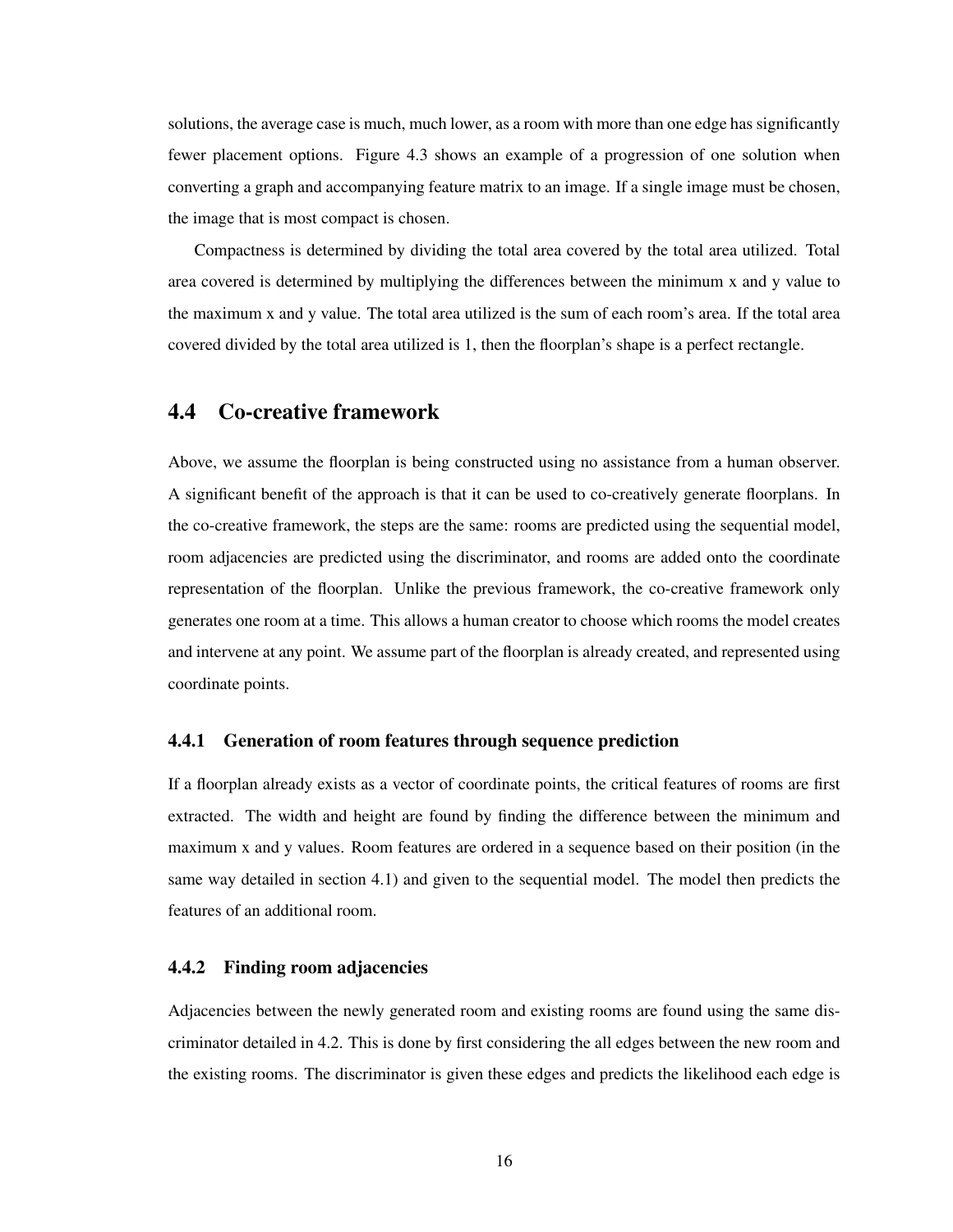real. All edges which are unlikely to exist are pruned out. The result of the discriminator is a graph which contains realistic edges connecting the newly created room and previously existing ones.

#### <span id="page-25-0"></span>4.4.3 Adding the new room onto the image

After the new room is generated and adjacencies between existing rooms are detected, the coordinate points are found for the room. The coordinate points for the new room are selected so that the new room is the appropriate width and height and is adjacent to the appropriate rooms.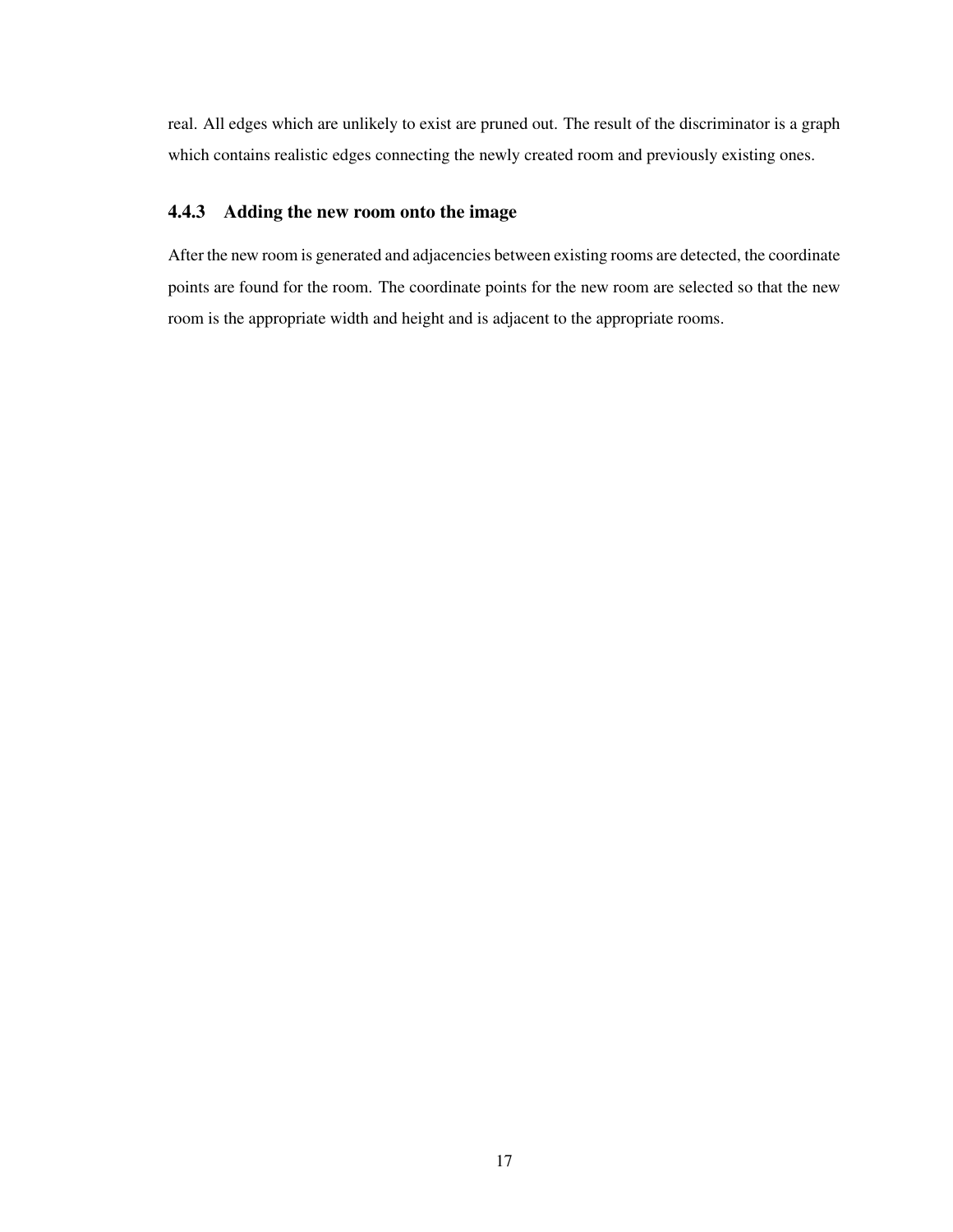# <span id="page-26-0"></span>Chapter 5

# Evaluation

We compared our hybrid model to three types of baselines. We used the sequence and graph models individually to construct floorplans. On their own, each component of the hybrid model provides a baseline that allows us to evaluate the effectiveness of combining the two. We also created an average-based model, which generated floorplans based on aggregated statistics from our dataset. In order to evaluate our method we designed an algorithm to compare floorplans. While it is difficult to measure the floorplan's ability to serve human interest, we decided to compare the overall shape of the plans. We did this by finding the overlap of the two floorplans when one is optimally overlaid over another. Details on how we found this overlap are below. Each model was given the first room of a real plan from the vector-graphics representation of the LIFILL data set and was tasked to complete the rest of the plan. The overlap between the real plan and the generated plan was then calculated.



<span id="page-26-1"></span>Figure 5.1: Evaluation Pipeline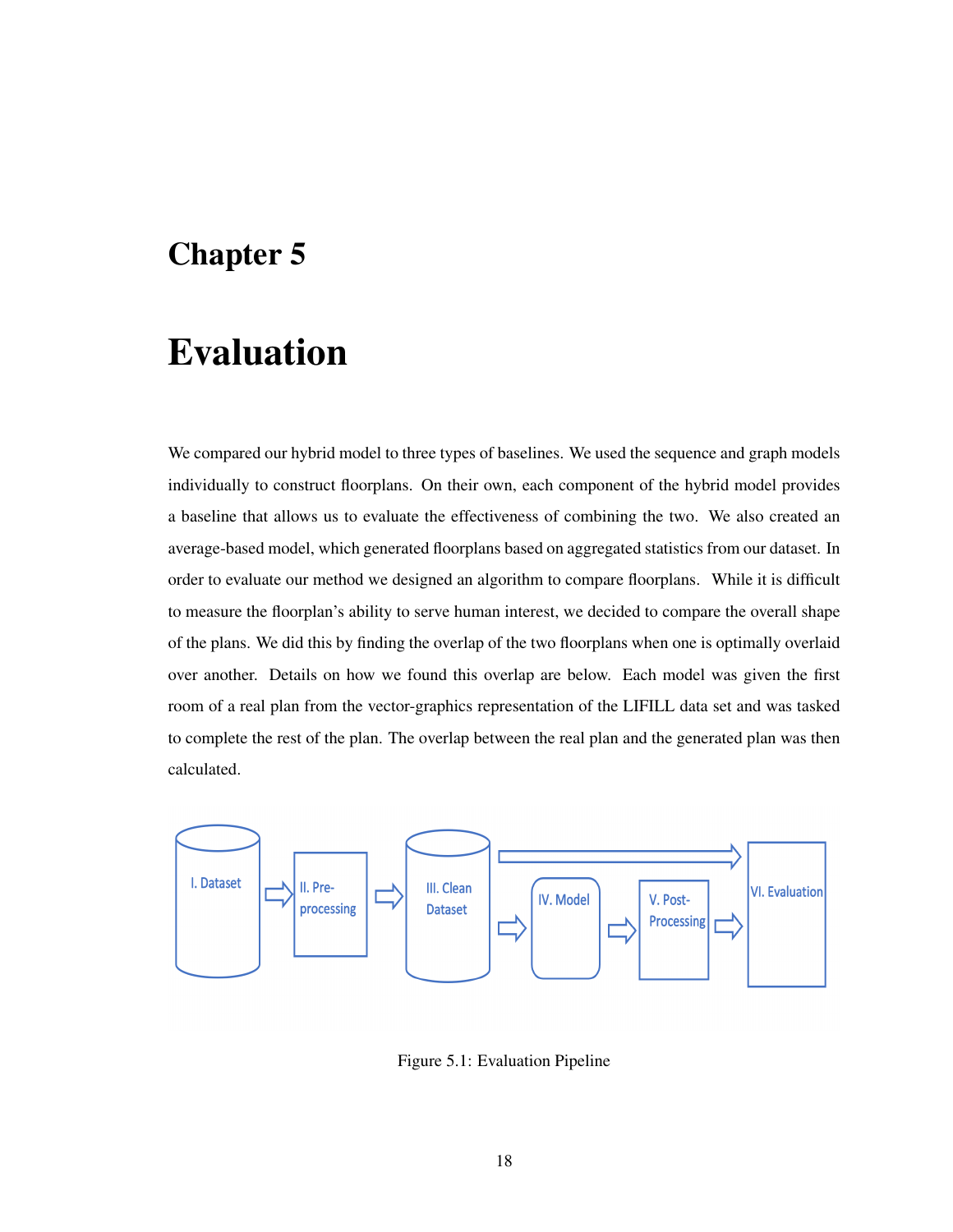

<span id="page-27-2"></span>Figure 5.2: Data in vector form and visualized

#### <span id="page-27-0"></span>5.1 Data

We utilized the vector-graphics representation of the LIFULL data set. The LIFULL dataset contains raster images of 100,000 floorplans [\[8\]](#page-36-10). The vector-graphics representation of this data set was created algorithmically in the project "Raster-to-Vector: Revisiting Floorplan Transformation" by Lui, Wu, Kohli, and Furukawa  $[8]$ . Each vector within the dataset represents a different object (such as a room label, wall, door, or object) and contains  $[x_1, y_1, x_2, y_2, category, dump_1, dump_2]$  Note:  $x_1 < x_1, y_1 < y_2$ . It's also important to note that room labels do not specify the dimensions of a room, instead, a room label is an object with arbitrary dimensions inside of the walls that compose the actual room. This is largely because some rooms are not of a simple rectangular shape and thus cannot be represented fully by a single  $x_1, y_1, x_2, y_2$  representation.

#### <span id="page-27-1"></span>5.1.1 Preprocessing

In order to train our sequence model, we needed the width, height, and room type of each room in the floorplan. Our data did not have room dimensions, instead, it defined room labels within the walls of a room. These room labels were formed from arbitrary coordinates, and gave no indication of the room's dimensions. The right side of figure [5.2](#page-27-2) shows an example of a floorplan visualized. Here, the room labels are highlighted in red.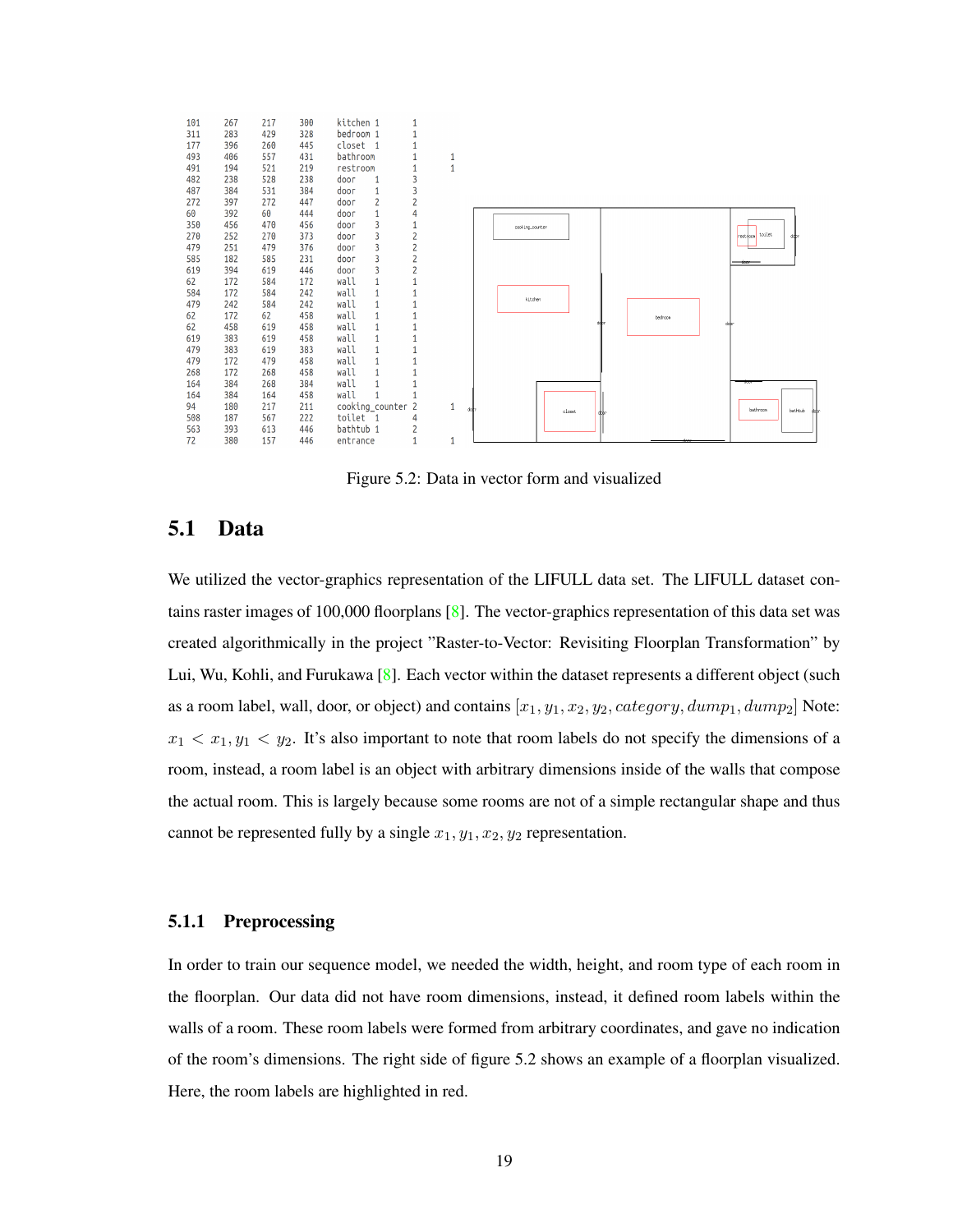

<span id="page-28-0"></span>Figure 5.3: Approximating the  $(x1, y1)$  values of a room using the upward and leftward walls

Although some rooms are impossible to represent using just width and height dimensions, it was necessary to approximate these features so that our model could learn adjacency's between rooms and rough dimensions.

In order to find the width and height of the room, we first found the minimum and maximum x and y values that composed the room. The minimum x and y values are referred to as  $(x1,y1)$  while the maximum x and y values are referred to as  $(x2,y2)$ . Our preprocessing algorithm first found the walls that enclosed the room. These were the walls that were immediately above and below, left and right of the room label provided in the dataset (the algorithm only considered walls that spanned the full length of the room label).

Next, the walls are used to approximate the  $(x1,y1)$  and  $(x2,y2)$  corners. It is important to remember each wall has its own  $(x1,y1)$  and  $(x2, y2)$  corners. For horizontal walls, the y1 and y2 values are the same, for vertical walls, the x1 and x2 values are the same. A room corner is formed from a horizontal and vertical wall. If the walls both stop at the same corner, the relevant  $(x,y)$ values of the horizontal and vertical walls will be the same. However, it is usually the case that only a small part of a wall is relevant in enclosing a specific room. In other words, any given wall is most likely to extend past the confines of a room. When determining a corner of a room using horizontal and vertical walls, the x and y values should be chosen such that they are closest to the center of the room.

An example of walls that extend further than the room is shown in figure [5.3.](#page-28-0) In this scenario,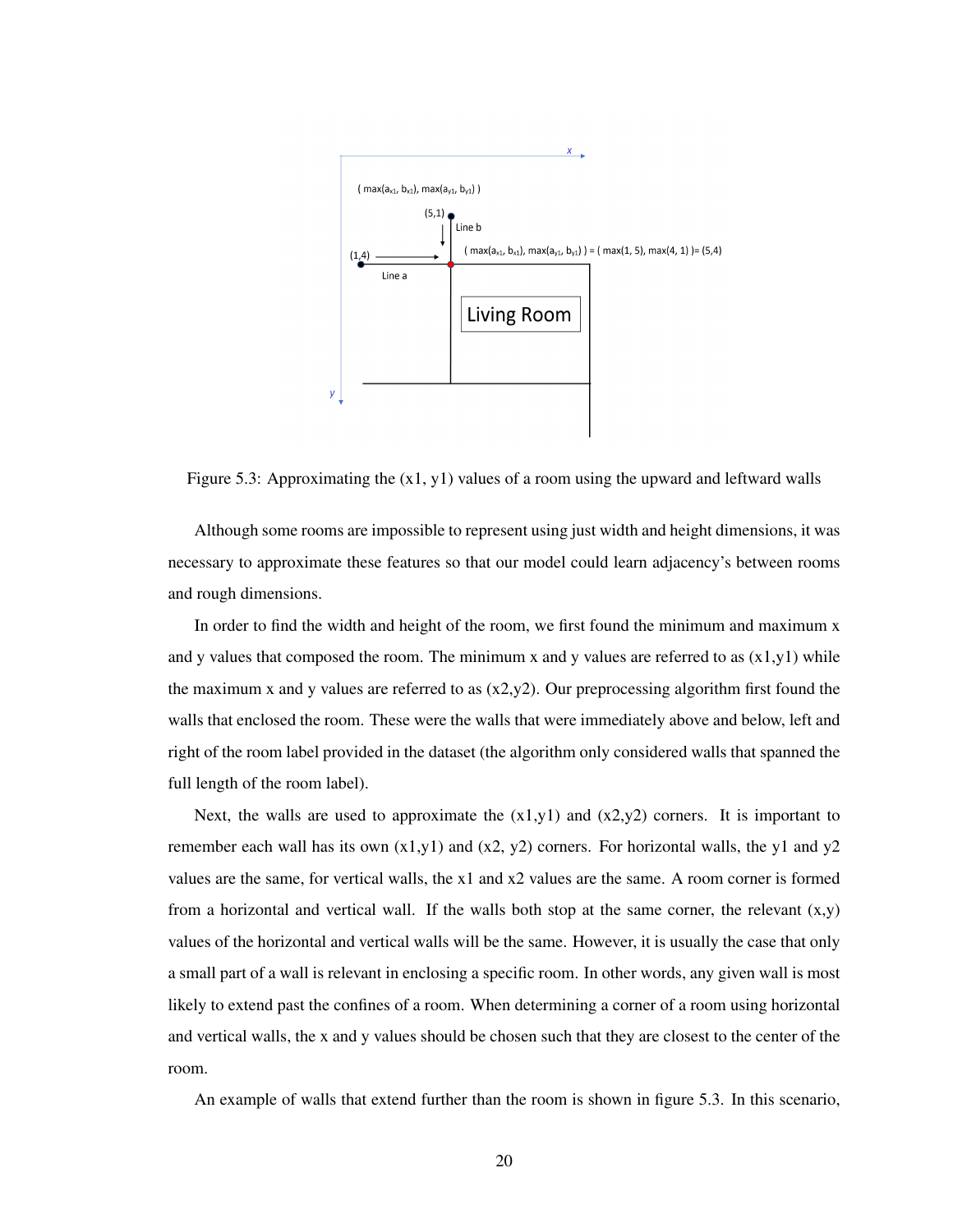the x1 and y1 values can be found by finding the intersection of these two lines. The intersection of the lines occur below the beginning of the vertical line, and to the right of the beginning of the horizontal line. In this coordinate plane, y increases in the downward direction and x increases in the rightward direction. Thus, the appropriate y can be found by finding the maximum of the two lines' y1 values (the value closest to the bottom) while the appropriate x can be found by taking the maximum of the two lines' x1 values (the value closest to the right). This process is shown in [5.3.](#page-28-0)

Similarly, when finding the  $(x2,y2)$  values of the room, walls often extend past their intersection. In this case, the walls extend too far to the right and too far below, so the intersection can be found by finding the minimum of the walls' x2 and y2 values.

#### <span id="page-29-0"></span>5.1.2 Clean Dataset

Our clean dataset is smaller than the original vector-graphics representation of the LIFULL dataset. This is because we filtered out many floorplans due to a high amount of error during preprocessing. Error was generally caused by the inability of certain rooms to be approximated as a vectors of length 4. Our clean dataset contains 23000 separate floorplan files. Each floorplan file contains rooms and some objects in vector representation form. This form is  $x_1, y_1, x_2, y_2, r_t$ . Where  $x_1$  <  $x_2, y_1 < y_2$  and rt represents the room category. Although our current model ignores other objects, we hope they will be useful in future projects that can both create the layout and place objects inside in an intelligent manner. The dataset contained single story houses/apartments.

#### <span id="page-29-1"></span>5.2 Baselines

To evaluate quality of our method, we compare against the following baselines: sequence-only approach, graph-only approach, and an averages-based approach. Each of these baselines will be discussed in greater detail below.

#### <span id="page-29-2"></span>5.2.1 Sequence

By adding a room's directional relationship to the previous room in the sequence, the sequence approach can be used to generate floorplans on its own. The directional relationship is the angle between the top left nodes of the two rooms. For instance, the angle between room j and room i is found from  $tan(y1j - y1i / x1j - x1i)$ . The generated sequence is directly used as an input for a sequence-to-floorplan algorithm, which uses the directional relationship between rooms to calculate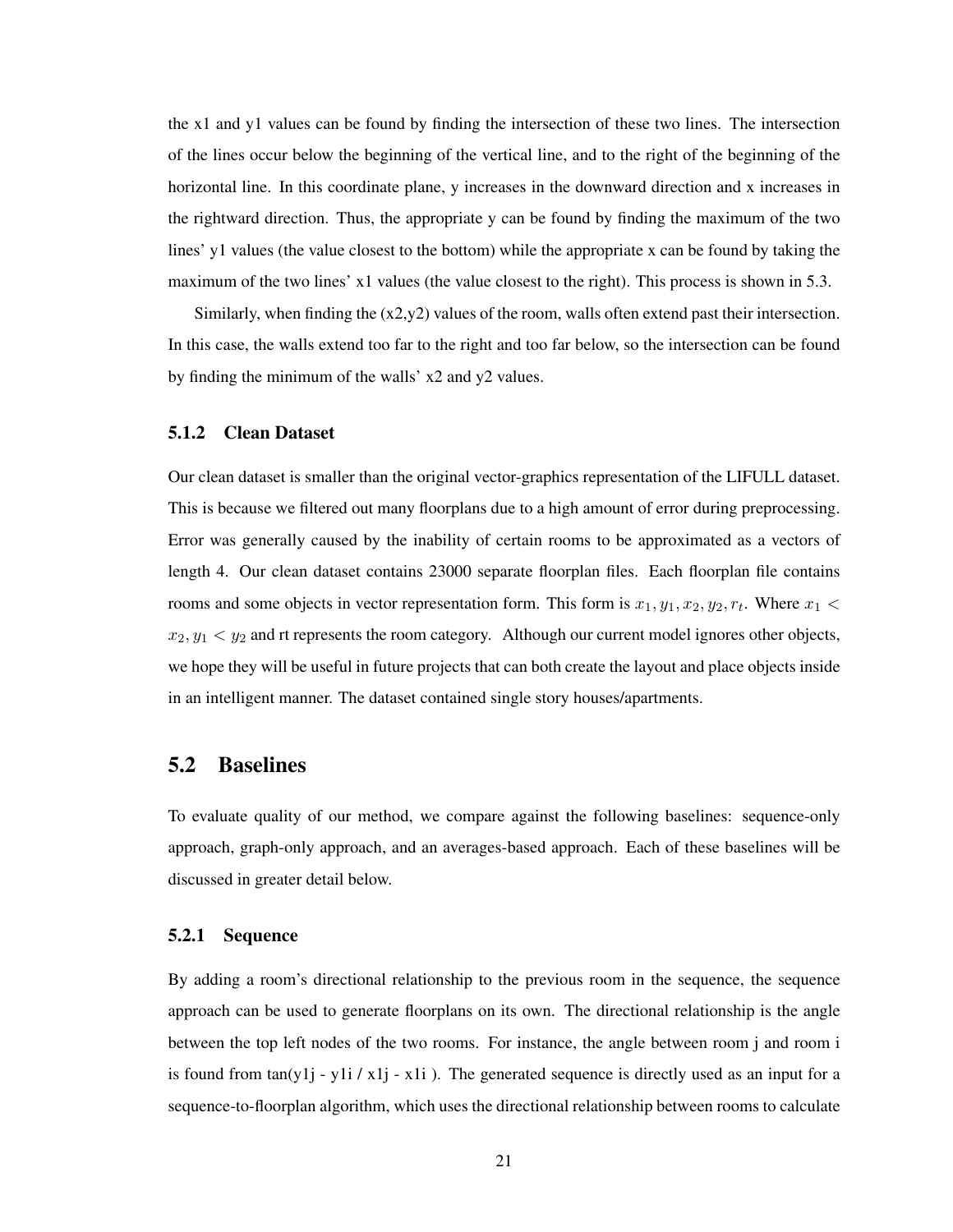each room's position. The algorithm finds the position of the next room in a sequence by referencing the position of the previous room (the first room in the sequence can be placed at some arbitrary point). The algorithm adds rooms by satisfying the following constraints: the new room's top left corner and the previous room's top left corner form the predicted angle, the previous room and the new room are adjacent, each room is the predicted height and width.

#### <span id="page-30-0"></span>5.2.2 Graph

The graph approach can be used as a standalone model by using the generator from the adversarial network to predict a neighboring room to one of the existing rooms. After a room is generated, the discriminator checks for new edges between the recently created room and the current existing rooms. This is done for each room that needs to be generated. Once the graph is complete, it is converted to a floorplan using the algorithm detailed in section 4.4.

#### <span id="page-30-1"></span>5.2.3 Average

The average model acted very similarly to the sequential model. Rather than using learned weights, the average model predicted rooms based on the averages found in the dataset. The percent likelihood of each room type was used to stochastically determine the next room type in the sequence. The average width and height of that room type was used as the width and height of the newly generated rooms. The direction between one room and the next was determined using the average angle between the two room types found in the training data. Finally, the sequence was converted to a floorplan using the sequence to image algorithm discussed in section 5.5.1.

#### <span id="page-30-2"></span>5.3 Training

#### <span id="page-30-3"></span>5.3.1 Sequence

In training, the model was given input sequences of length 15 and a single output entry representing the next room in the sequence. If the input sequence did not have 15 rooms, the entries in the sequence were zero-padded. A single floorplan was divided into many training examples. For each room,  $t_i$ , in the floorplan, a training example was formed via a zero padded vector containing  $t_0$  to  $t_{i-1}$  as the x variables while  $t_i$  was the y variable.

It was necessary for the sequence to be consistently ordered. Our sequence began with the top-left most room in the floorplan, moving first to the right, then downwards, then to the left (in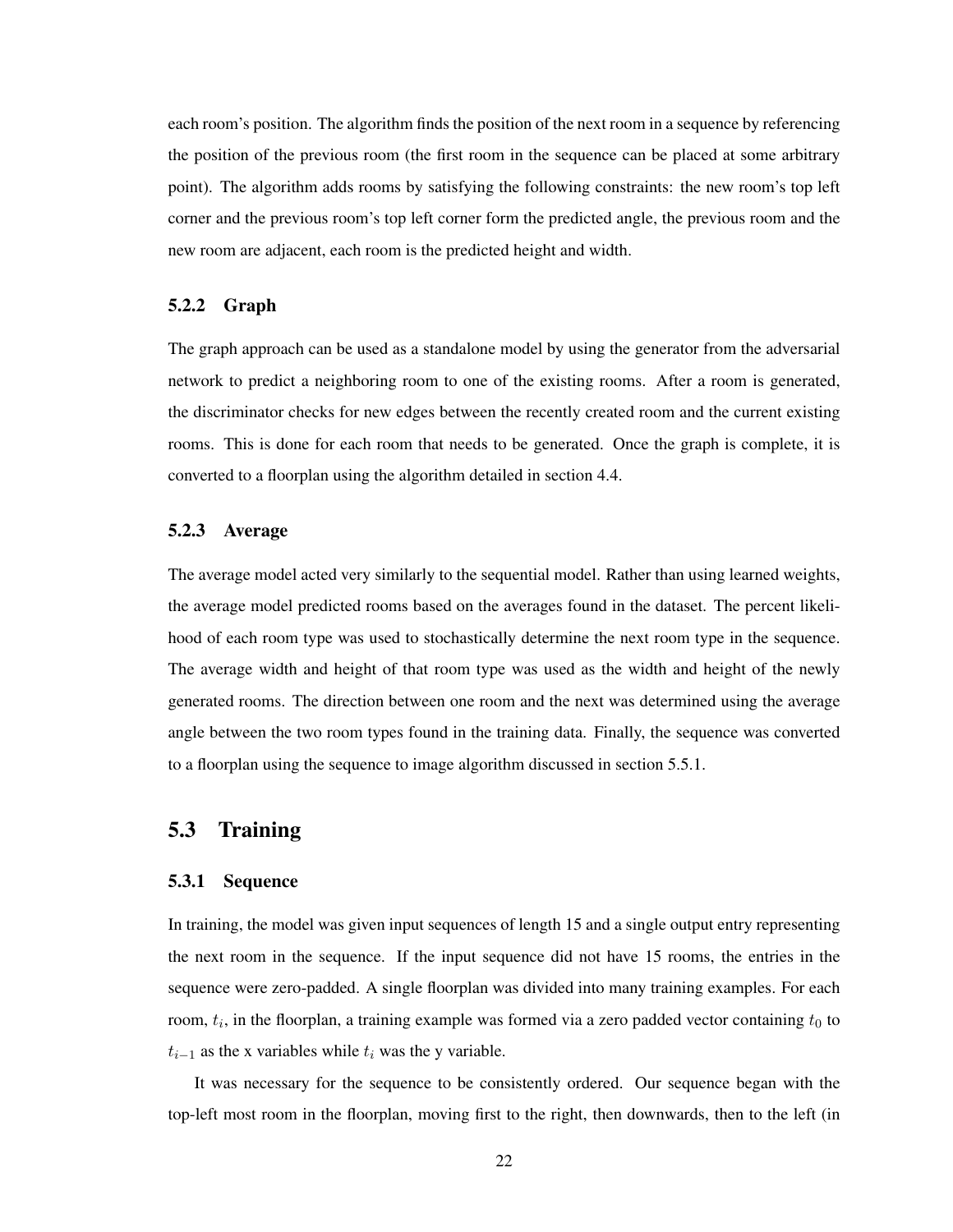a "snaking" manner). Formally, if shared walls form connections between rooms, the sequence of rooms is generated via a depth-first-search algorithm beginning with the top-left room and assigning preference to ("right","left","down","up") when ordering neighbors. The directions are represented by angles in radians, so the words "right", "left", "down", and "up" refer to the range of radians that would face the corresponding direction i.e the interval  $(-\pi/4, pi/4)$  points "right".

Two different networks and two different room representations were tested. Each combination of network and representation was tried for a total of 4 experiments. Each network was trained for 5 epochs on a training set size of 20,000 floorplans with a batch size of 100 plans. The network had two layers of 128 and 256 nodes. The model's loss was mean squared error. We used ADAM as the optimizer.

Below the different networks and representations are listed.

- Network 1: LSTM network
- Network 2: BiDirectional LSTM
- Representation 1: width, height, room type.
- Representation 2: width, height, room type and the type of the next room in the sequence. The type of the next room was added in this model to allow co-collaboration when designing a floor-plan. A human observer would be able to specify a desired room and the model would generate a room tailored to that request.

#### <span id="page-31-0"></span>5.3.2 Graph GAN

Our adversarial model consisted of two feed forward neural networks with two layers containing 128 and 256 nodes. One for the generator and one for the discriminator. The generator took a three dimensional vector as input and produced a three dimensional vector as output. These vectors represented the width, height, and room type of individual rooms. The discriminator took a 2 by 3 dimensional vector as input, which represented two rooms, and output a single number, the probability those rooms are adjacent. The model trained for 30 epochs on a training set of size 20000.

The model was trained with room adjacencies from the clean dataset. The room adjacency contains two rooms that share a wall in a floorplan, let these rooms be denoted  $room_1$  and  $room_2$ . The generator was given  $room_1$  and generated a second room,  $room_{Fake}$ . The combination of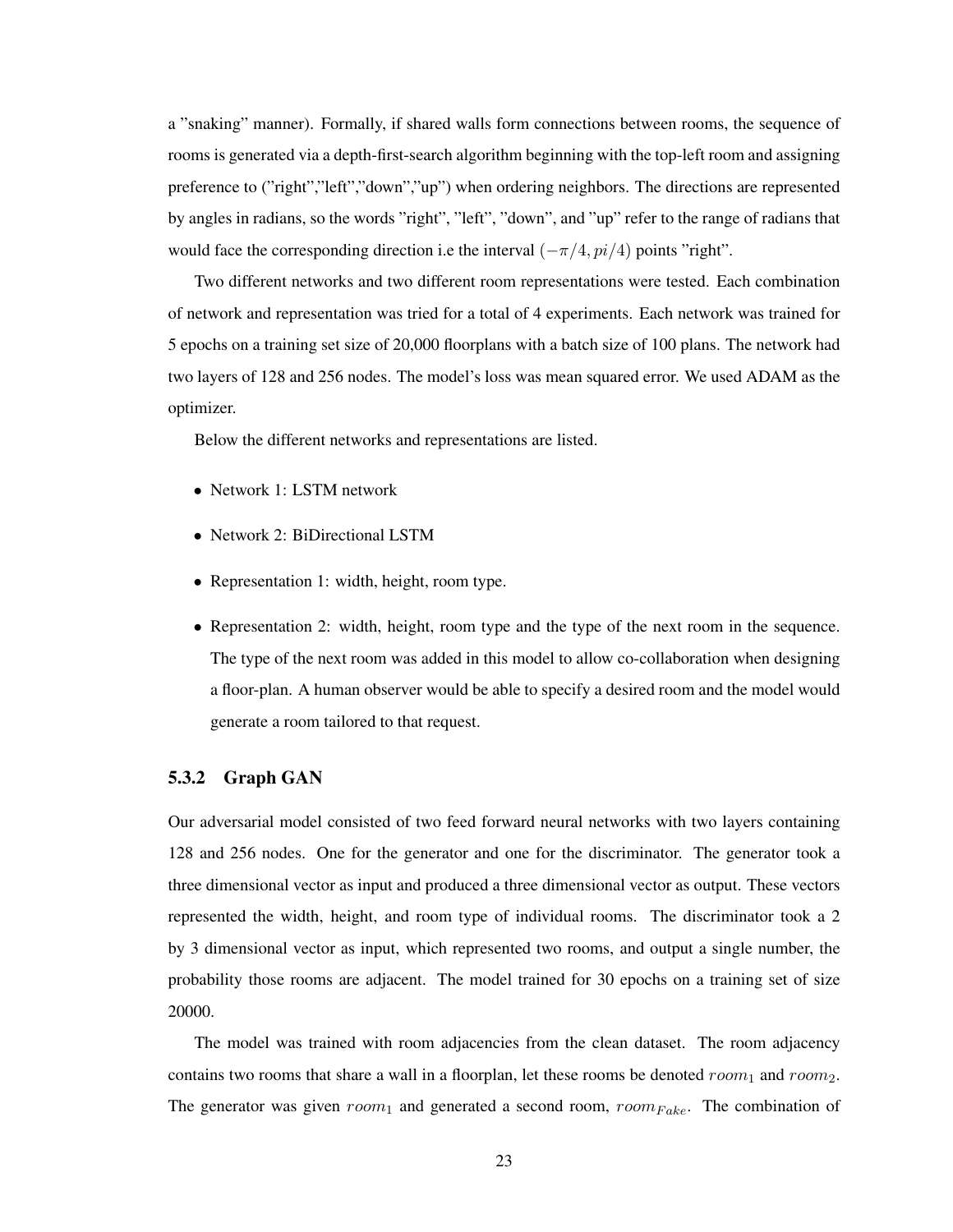

<span id="page-32-1"></span>Figure 5.4: Overlap calculations for sequential and hybrid models using the LSTM, BiDirectional LSTM networks as well as two separate representations of rooms. The GraphGAN method's performance is shown second to the right. The Average-based model is shown on the right

 $room_1$  and  $room_{Fake}$  is considered a fake adjacency, or edge. The real edge and the fake edge were fed into the discriminator, which approximated the probability of each being real. After assessing the accuracy of the discriminator, the generator and discriminator were updated.

### <span id="page-32-0"></span>5.4 Overlap Calculation

We calculated the maximum overlap between two floorplans when positioned on top of each other at different orientations. This is a difficult calculation, especially because each floorplan, in theory, could be extremely complex with any number of sides.

To compute the maximum area shared between two floorplans, we first adjusted the coordinated of the floorplans such that they shared their top left corner. We then found all the coordinates that lie within each floorplan. We defined two sets of coordinates, one for each floorplan. The overlapping of the two plans can be calculated by finding the intersection of the aforementioned sets. By dividing the size of the intersection by the size of the union, we were able to find the percentage overlap of the two plans.

We calculated this value at 4 different orientations. After each measurement, we rotated one of the floorplans by 90 degrees then took another measurement. The maximum value was used.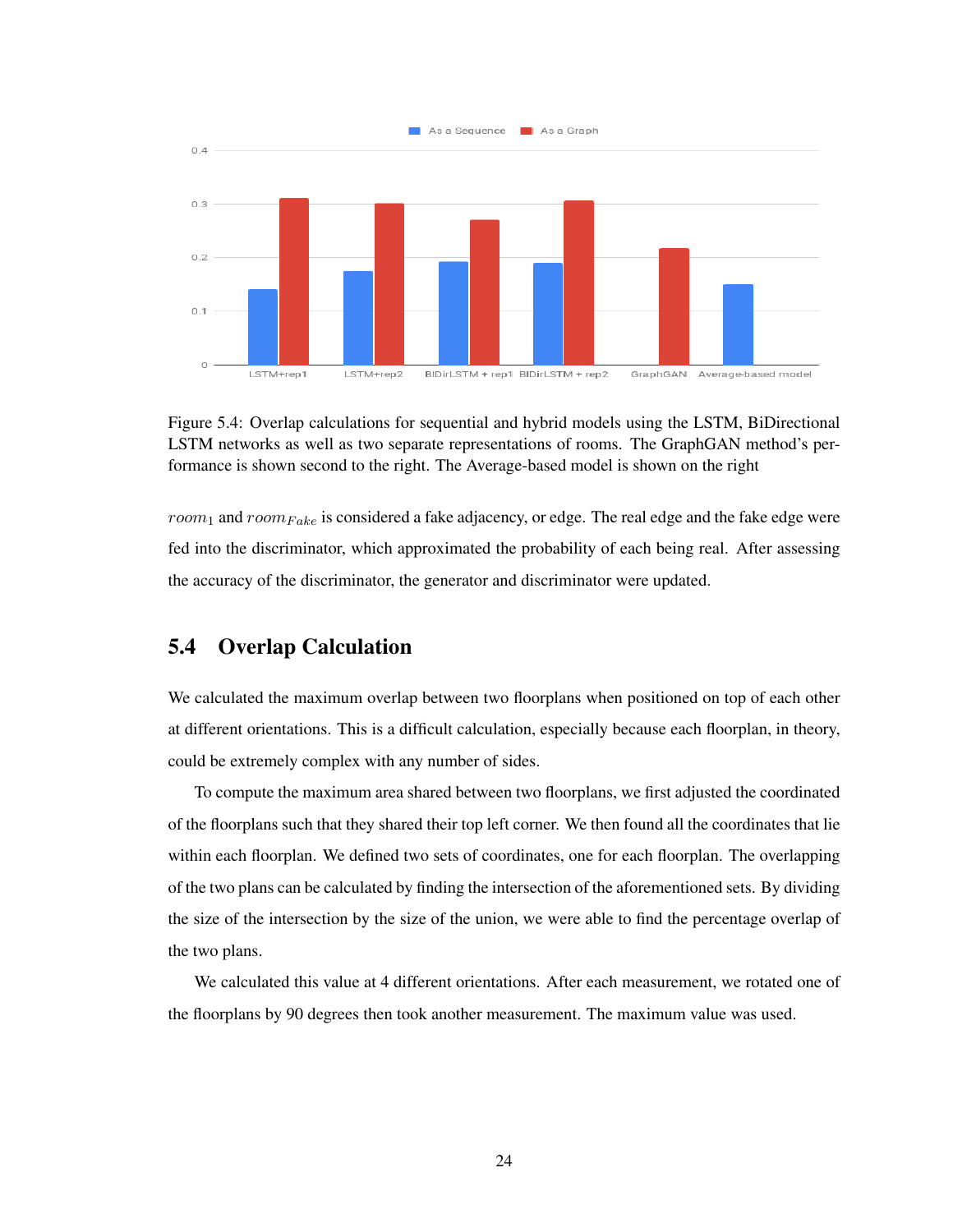#### <span id="page-33-0"></span>5.5 Results & Discussion

To test our approaches, we sampled the first room from a real floorplan. The first room was given to a model, which generated and assembled the remaining rooms. The overlap was then calculated between the real floorplan and the generated one.

We tested the stand-alone sequence, stand-alone graph, combined, and average approaches. We ran 4 different trials for both the combined and sequence approach. These trials tested the combinations of 2 different room representations and 2 different networks during the generation phase of the pipeline. In figure [5.4,](#page-32-1) the combined approach experiments are grouped with sequence approach experiments that used the same representation and network. Also pictured in [5.4](#page-32-1) is the stand-alone graph and average approaches.

The stand-alone sequence approach using the LSTM network and the first representation of a room is shown in blue on the far left side. The hybrid model using the same representation and network is shown in red. The floor plans generated using the stand-alone sequence approach are only 14 percent similar, on average, to the ground truth floorplans, while the hybrid model, using the same sequential network, had a 31 percent similarity.

In the second set of experiments, the LSTM network is used in conjunction with the second representation of a room. In these experiments, the stand-alone sequence model performed slightly better than the stand-alone sequence model in the previous experiment, while the hybrid model performed slightly worse. However, it remains consistent that the hybrid model performs significantly better than it's stand-alone sequence counterpart; the results were an 18 percent average similarity and a 32 percent average similarity for the stand-alone sequence approach and hybrid approach respectively.

In the third experiment, the BiDirectional LSTM network is trained with the first room representation. The stand-alone sequence approach scored an average of a 19 percent similarity while the hybrid approach scored an average of a 27 percent similarity.

In the Fourth experiment, the BiDirectional LSTM network is trained with the second room representation. The stand-alone sequence model performs similarly to the previous BiDirectional model, with a score of 19 percent; however, the combined approach performs much better, with a score of 31 percent. The stand-alone graphGAN performance is shown. The graphGAN performs much better than each sequence baseline, with an average score of 22 percent, but is still not as good any of the hybrid approaches. Finally, the averages-based approach was outperformed by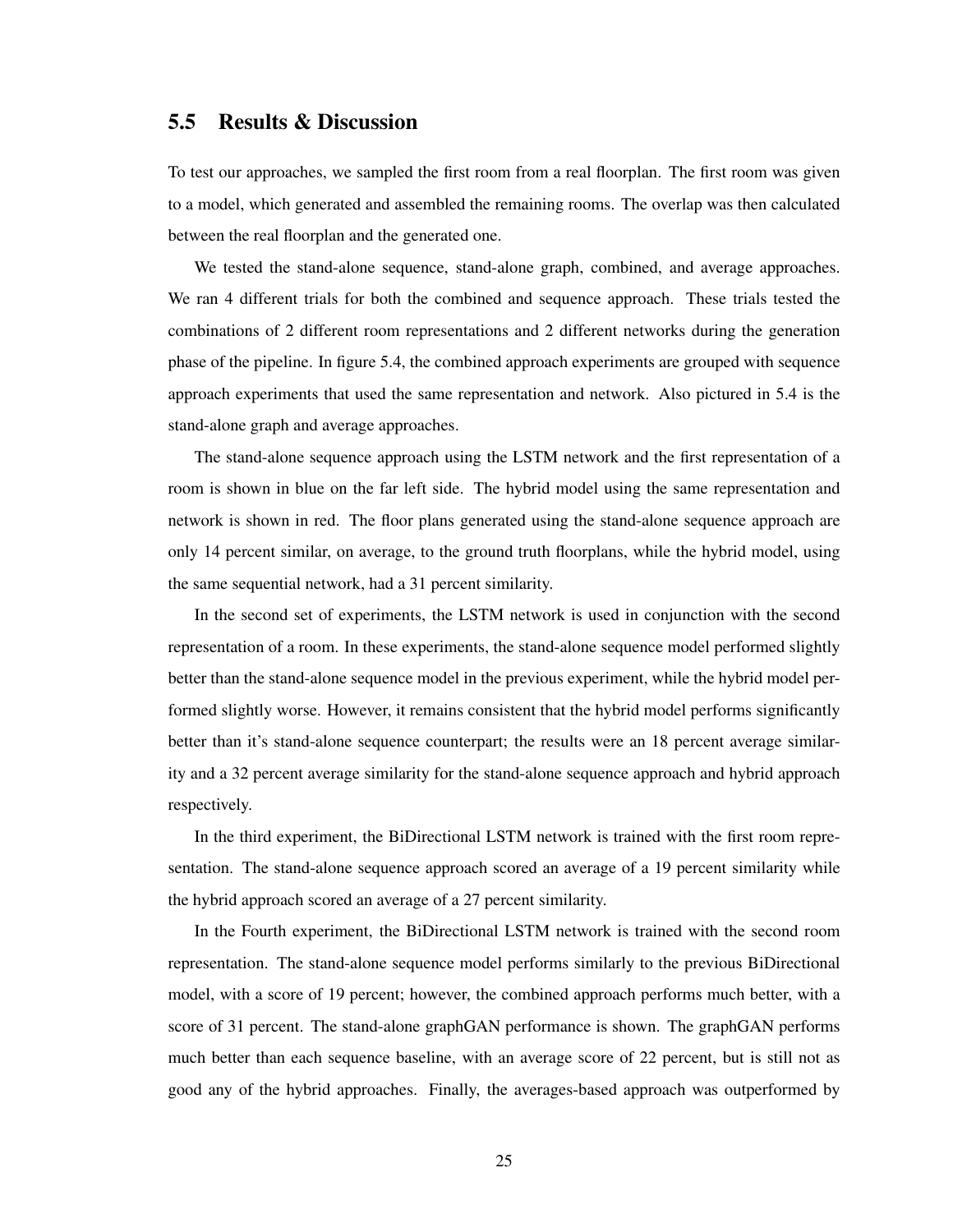nearly every other model, with an average score of 15 percent.

The sequence approach seemed to produce rooms with reasonable features; however, the floorplans constructed often lacked a realistic shape. This is likely because much of the information about a floorplan's shape is lost when converting it into a sequence. The graph approach produced plans of reasonable shapes; however, often overestimated the size of each room. This is likely because the generator in the graph approach did not have the full context of all rooms that already existed. The combined approach was able to use the benefits of both models, producing reasonable features for generated rooms using the sequence approach and connecting such rooms using the graph approach. As a result, the combined approach was able to outperform the two stand-alone models, as well as the average-based model, using our metrics.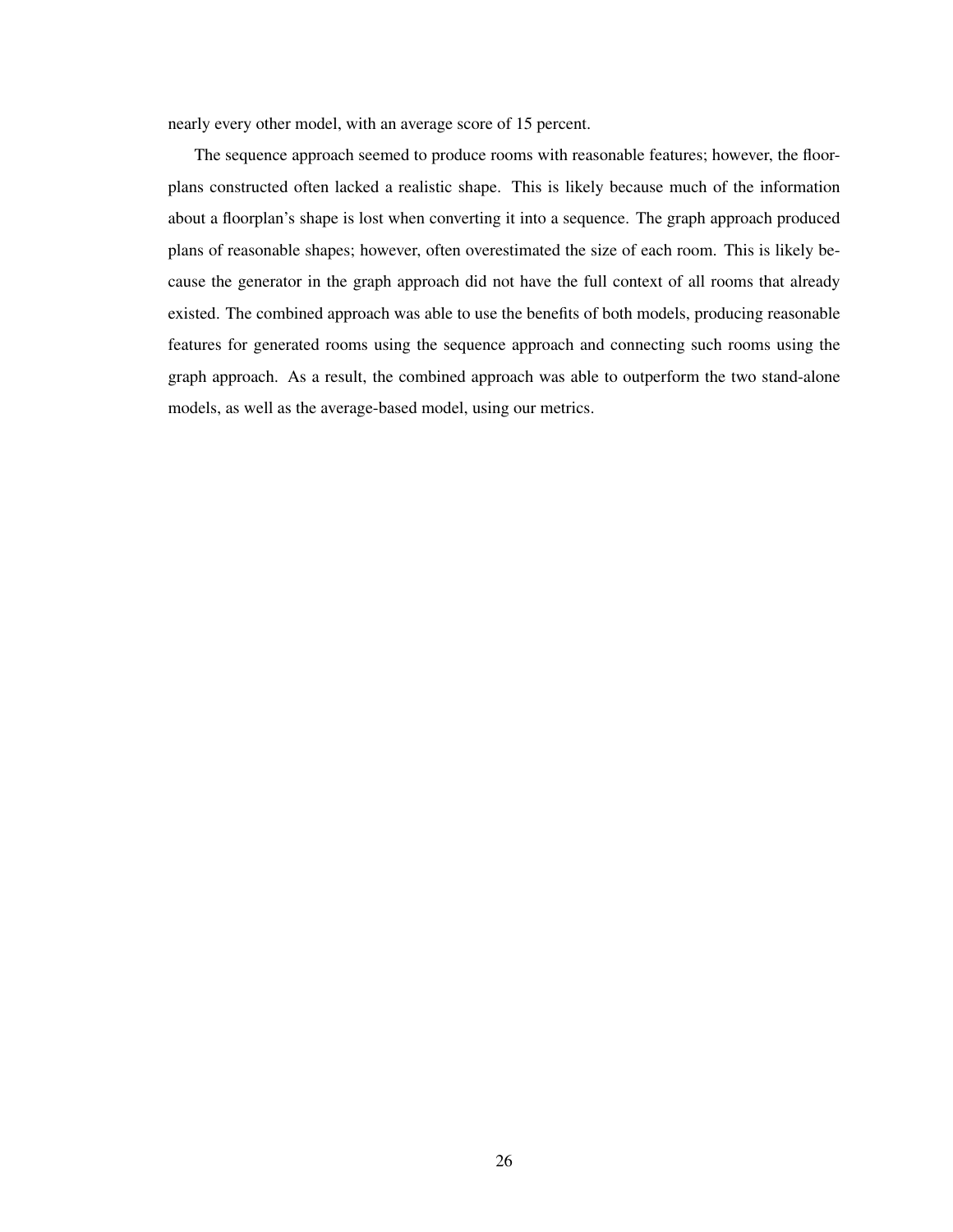# <span id="page-35-0"></span>Chapter 6

# Conclusion

The floorplan generation problem has existed for many decades. Although the problem has not changed, various approaches have been proposed throughout the years as computing tools (both algorithmic and hardware) have advanced. Our proposal builds off of previous proposals as a combination of deep learning techniques and graph application techniques. We propose a method of floorplan generation that utilizes a sequential machine learning model to generate rooms and a graph model to predict adjacencies between rooms.

In our experiments, our hybrid model outperformed both of its components when they were tested on their own. Furthermore, our model was also able to outperform an average-based model that generated floorplans using dataset average statistics. We believe this is because the hybrid approach was allowed to use the best aspects of each model.

Although our results were interesting, we believe they are quite limited. We recognize there is a large room for improvement in reducing the limitations on room shapes. For our purposes, it was necessary to impose a rectangular shape on all rooms, but this requirement does not exist in the real world, and may even reduce the feasibility and artistic nature of design. Our Artificial Neural Network methods, however, may allow for changes in input sizes that could lead to a capability of producing rooms of various shapes given a dataset that can accurately represent such rooms.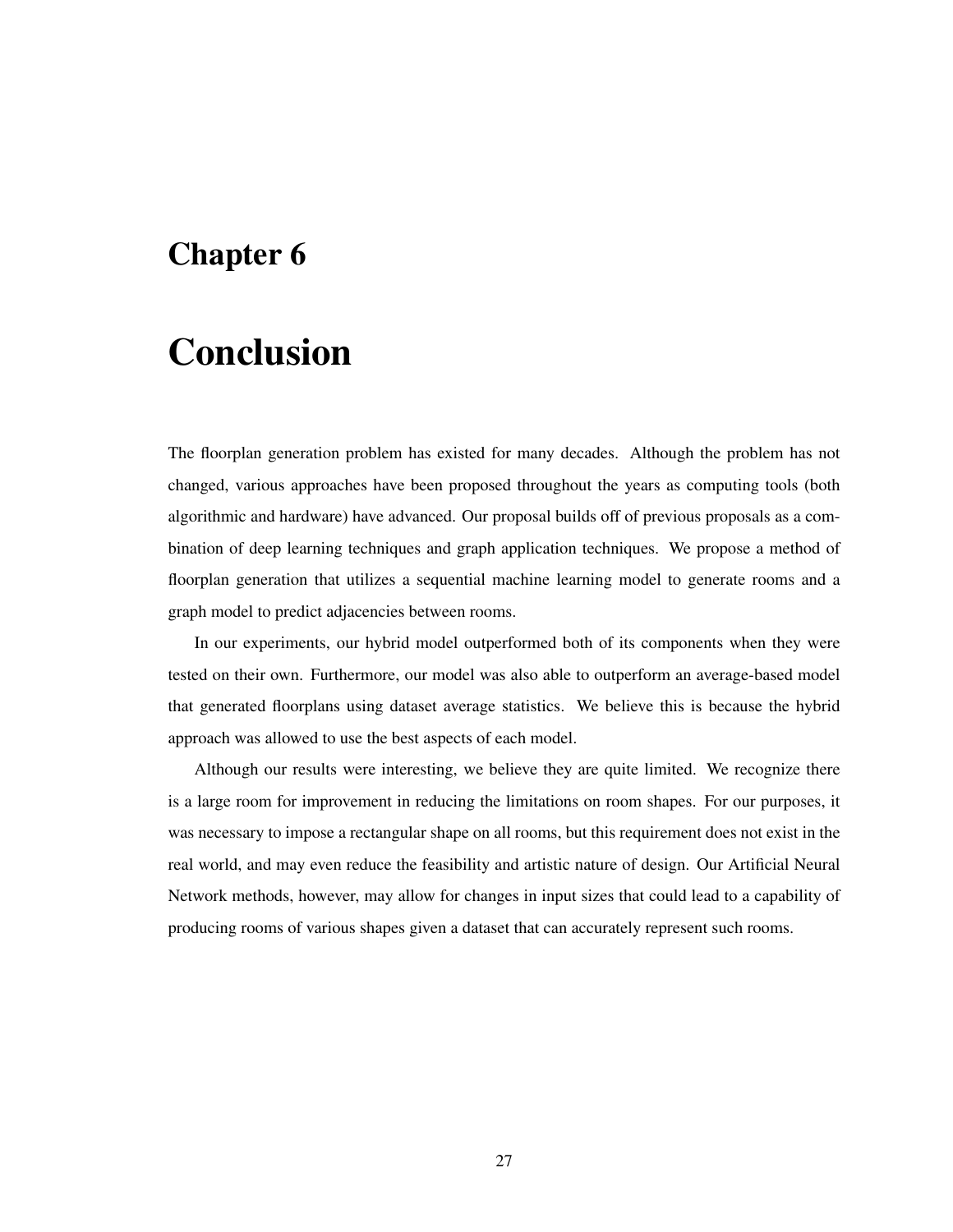# <span id="page-36-0"></span>Bibliography

- <span id="page-36-3"></span>[1] Jean Cousin. *Organisation topologique de l'espace architectural.: Topological organization of architectural spaces.* 72.01. Presses de l'Université de Montréal, 1970.
- <span id="page-36-5"></span>[2] Per Galle. "An algorithm for exhaustive generation of building floor plans". In: *Communications of the ACM* 24.12 (1981), pp. 813–825.
- <span id="page-36-9"></span>[3] Ian Goodfellow et al. "Generative adversarial nets". In: *Advances in neural information processing systems*. 2014, pp. 2672–2680.
- <span id="page-36-4"></span>[4] John Grason. "An approach to computerized space planning using graph theory". In: *Proceedings of the 8th Design automation workshop*. ACM. 1971, pp. 170–178.
- <span id="page-36-8"></span>[5] Karol Gregor et al. "DRAW: A Recurrent Neural Network For Image Generation". In: *CoRR* abs/1502.04623 (2015). arXiv: [1502.04623](http://arxiv.org/abs/1502.04623). URL: [http://arxiv.org/abs/1502.](http://arxiv.org/abs/1502.04623) [04623](http://arxiv.org/abs/1502.04623).
- <span id="page-36-7"></span>[6] Natasha Jaques et al. "Generating Music by Fine-Tuning Recurrent Neural Networks with Reinforcement Learning". In: *Deep Reinforcement Learning Workshop, NIPS*. 2016.
- <span id="page-36-1"></span>[7] Peter Hirsch Levin. "Use of graphs to decide the optimum layout of buildings". In: *The Architects' Journal* 7 (1964), pp. 809–815.
- <span id="page-36-10"></span>[8] Chen Liu et al. "Raster-to-vector: revisiting floorplan transformation". In: *Proceedings of the IEEE International Conference on Computer Vision*. 2017, pp. 2195–2203.
- <span id="page-36-6"></span>[9] Paul Merrell, Eric Schkufza, and Vladlen Koltun. "Computer-generated residential building layouts". In: *ACM Transactions on Graphics (TOG)*. Vol. 29. 6. ACM. 2010, p. 181.
- <span id="page-36-2"></span>[10] Jeremy Michalek, Ruchi Choudhary, and Panos Papalambros. "Architectural layout design optimization". In: *Engineering optimization* 34.5 (2002), pp. 461–484.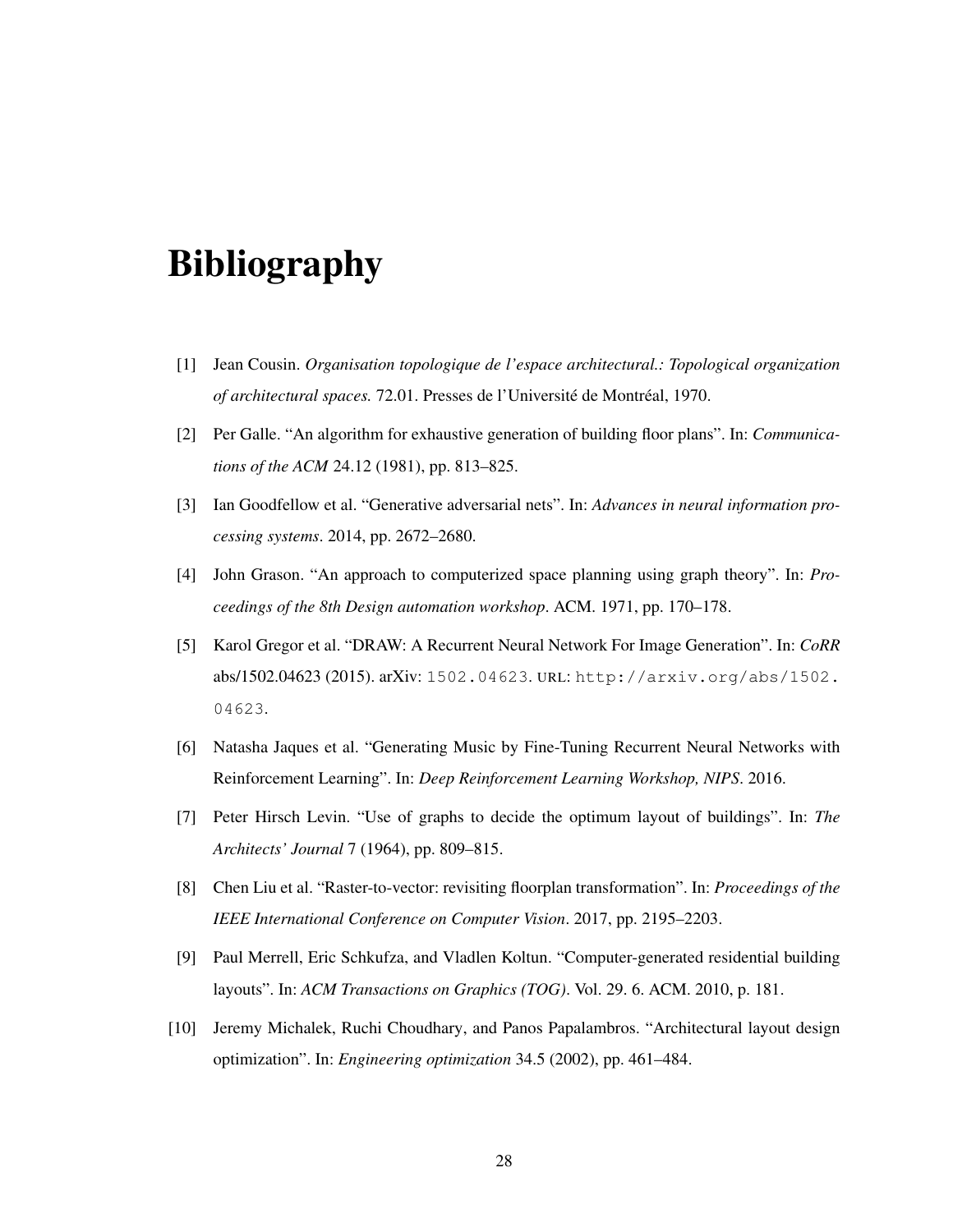- <span id="page-37-3"></span>[11] Peter Potash, Alexey Romanov, and Anna Rumshisky. "Ghostwriter: Using an lstm for automatic rap lyric generation". In: *Proceedings of the 2015 Conference on Empirical Methods in Natural Language Processing*. 2015, pp. 1919–1924.
- <span id="page-37-0"></span>[12] Ilya Sutskever, James Martens, and Geoffrey E Hinton. "Generating text with recurrent neural networks". In: *Proceedings of the 28th International Conference on Machine Learning (ICML-11)*. 2011, pp. 1017–1024.
- <span id="page-37-4"></span>[13] Hongwei Wang et al. "Graphgan: Graph representation learning with generative adversarial nets". In: *Thirty-Second AAAI Conference on Artificial Intelligence*. 2018.
- <span id="page-37-2"></span>[14] Tsung-Hsien Wen et al. "Semantically conditioned lstm-based natural language generation for spoken dialogue systems". In: *arXiv preprint arXiv:1508.01745* (2015).
- <span id="page-37-1"></span>[15] Xingxing Zhang and Mirella Lapata. "Chinese poetry generation with recurrent neural networks". In: *Proceedings of the 2014 Conference on Empirical Methods in Natural Language Processing (EMNLP)*. 2014, pp. 670–680.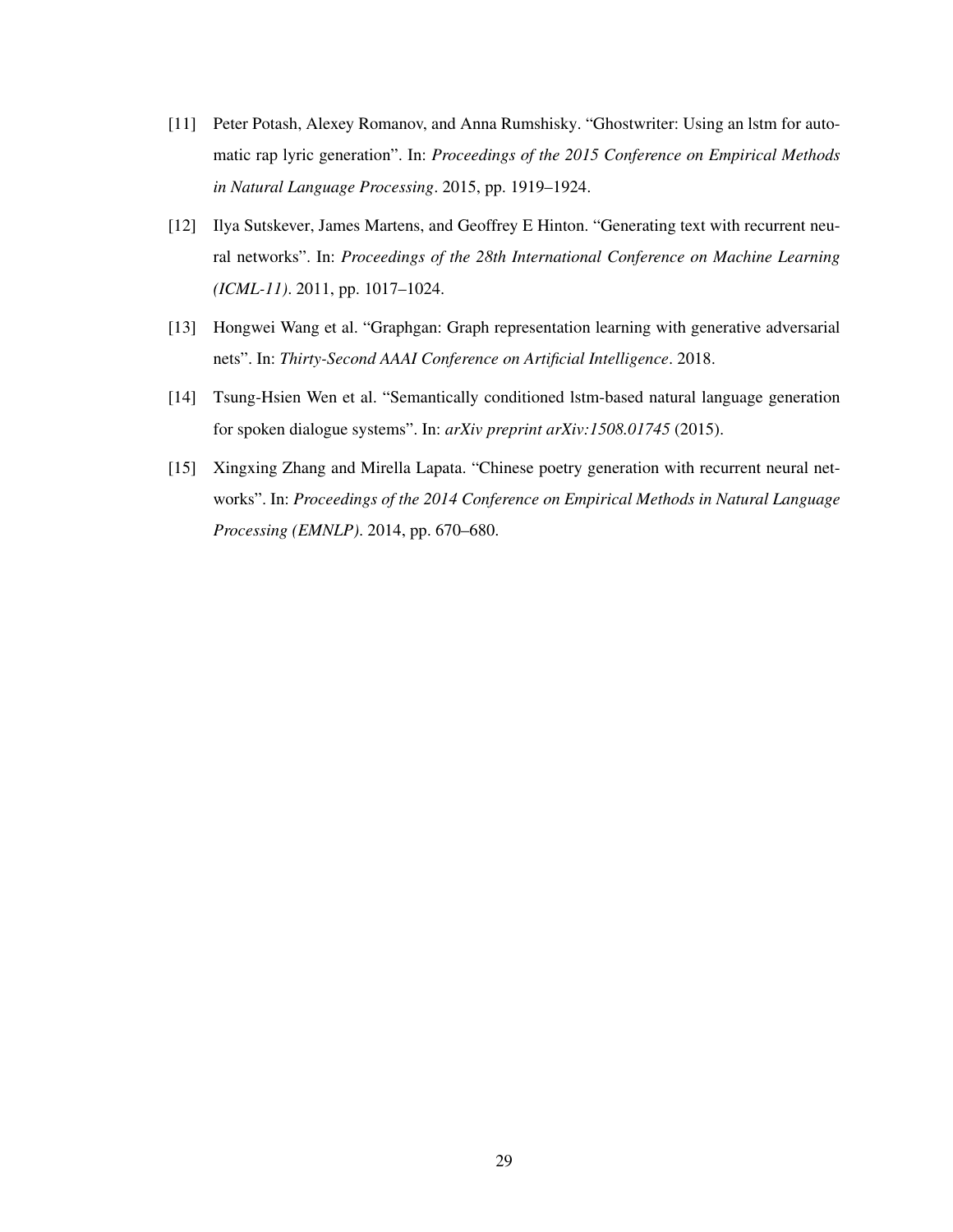# <span id="page-38-0"></span>Vita

# Genghis Goodman

## Education

| • University of Kentucky                                                            |                    |
|-------------------------------------------------------------------------------------|--------------------|
| <b>B.S</b> - Computer Science                                                       | Aug '15 - May '18  |
| <b>B.S</b> - Economics                                                              | Aug '15 - May '18  |
| <b>Professional experience</b>                                                      |                    |
| • UNIVERSITY OF KENTUCKY - Lexington, KY                                            | Aug '18 - May '19  |
| <b>APP Math Graduate Teaching Assistant</b>                                         |                    |
| • JP MORGAN CHASE & CO - Chicago, IL<br><b>Summer Technology Analyst</b>            | June '18 - Aug '18 |
| • UNIVERSITY OF KENTUCKY - Lexington, KY<br>R-workshop Student Lecturer             | Mar '18 - May '18  |
| • UNIVERSITY OF KENTUCKY - Lexington, KY<br><b>Undergraduate Teaching Assistant</b> | Aug '17 - Dec '17  |
| • GE APPLIANCES - Louisville, KY<br>Cloud Architect Intern                          | May '17 - July '17 |
| • UNIVERSITY OF KENTUCKY - Lexington, KY<br>Undergraduate Researcher                | Jan '17 - May '17  |